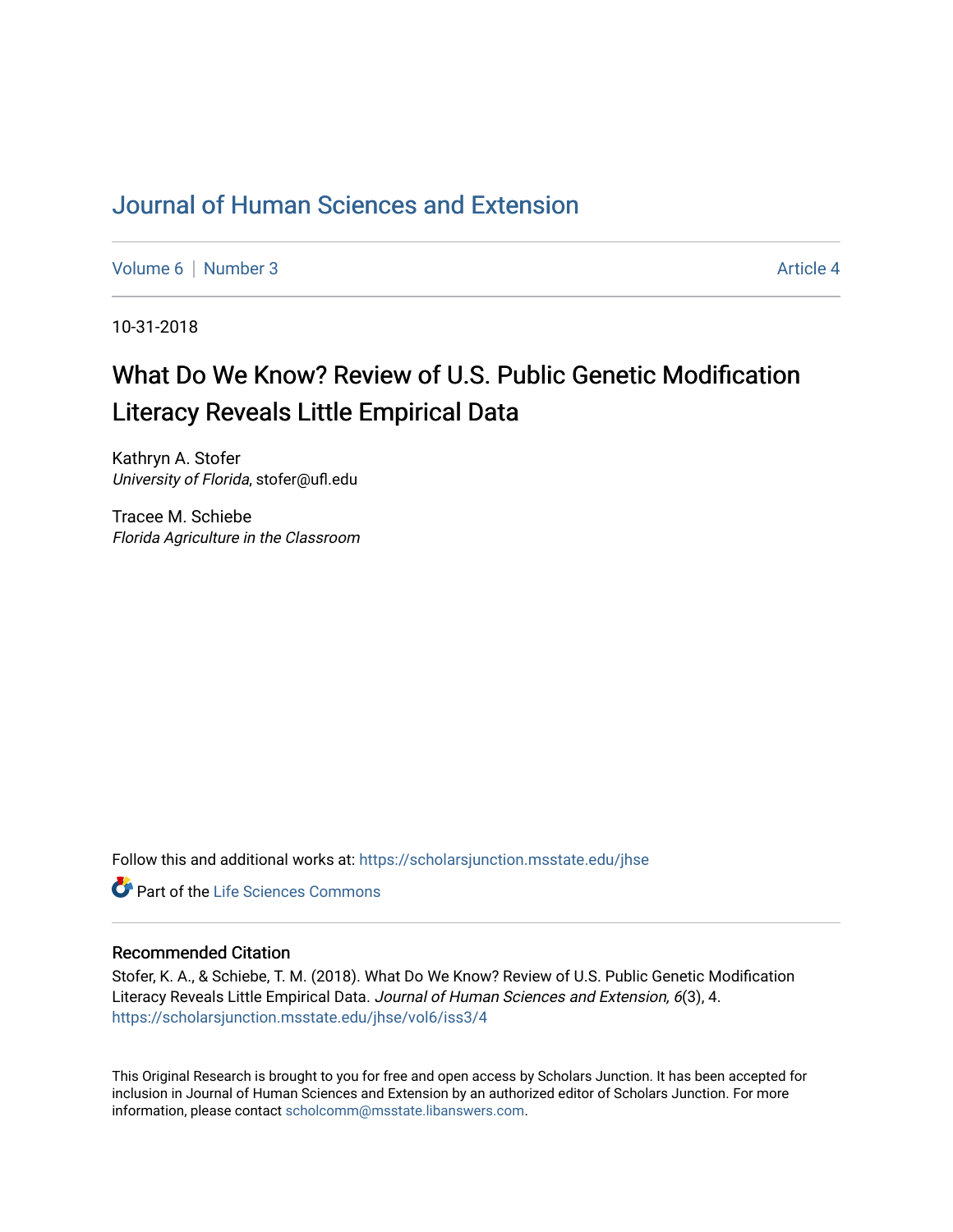# What Do We Know? Review of U.S. Public Genetic Modification Literacy Reveals Little Empirical Data

#### Acknowledgments

We gratefully acknowledge the input of Mercy Olmstead, Joy Rumble, and Brandon McFadden on this research. The authors wish to thank anonymous reviewers for their comments to improve this manuscript. This work was supported by USDA SCRI 2014-51181-2237.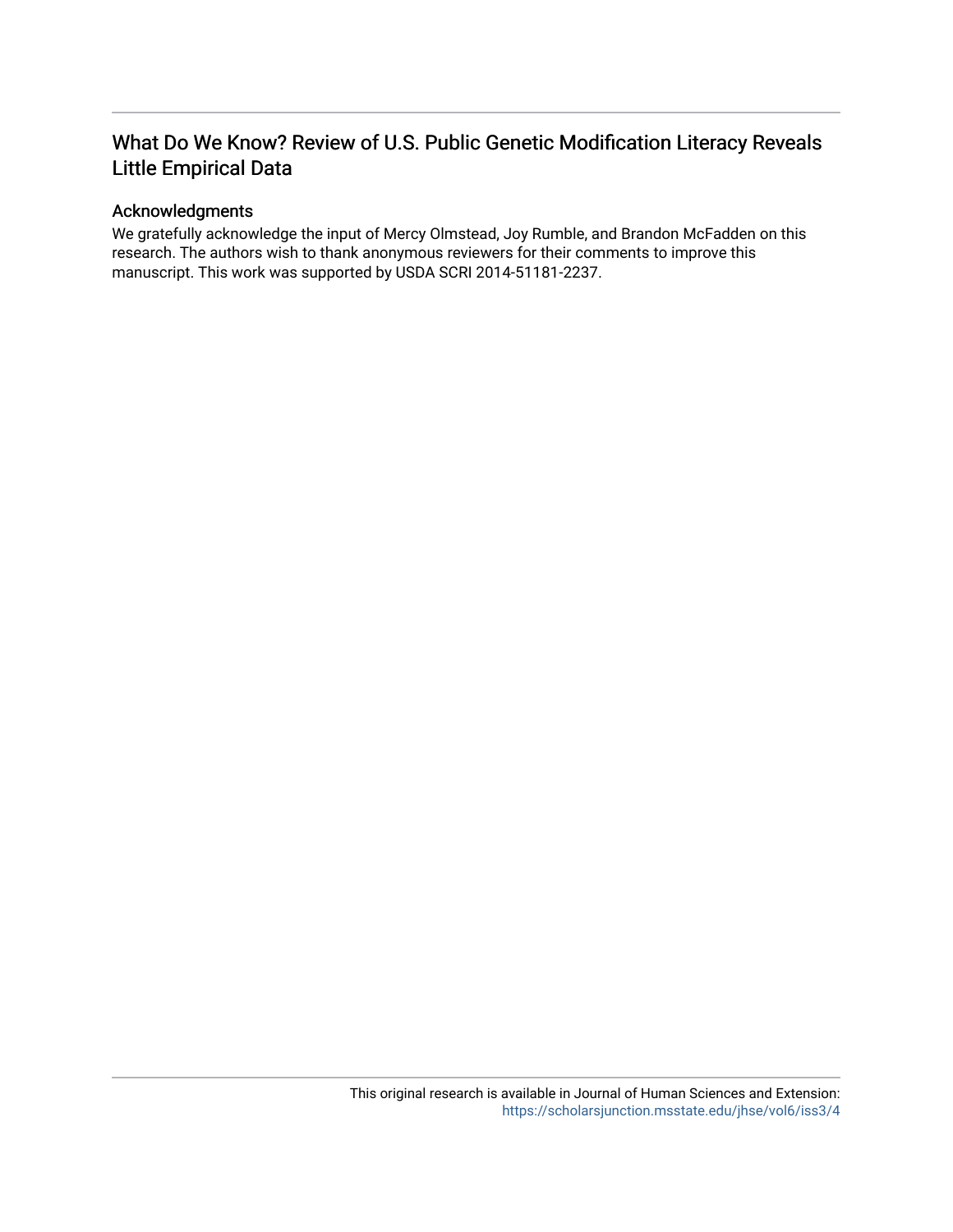# **What Do We Know? Review of U.S. Public Genetic Modification Literacy Reveals Little Empirical Data**

**Kathryn A. Stofer**

*University of Florida*

#### **Tracee M. Schiebel**

*Florida Agriculture in the Classroom*

*As genetic modification for food production has expanded, the United States (U.S.) public discourse about the acceptance and regulation of the use of these products has also expanded. Dissent is currently presumed to be widespread on these issues. However, assessments of public agricultural literacy around the technology alternatives are limited, especially in the context of food production versus medical genetic testing, about potential environmental risk and other reasons for dissent. Assessments also tend to focus on consumer knowledge in outdated deficit-model frameworks. In preparation for an assessment of U.S. adult public understanding of traditional breeding and genetic engineering technology, we reviewed existing agricultural literacy and science literacy literature to determine current understanding and locate existing instruments on which to build such an assessment. Of 323 peer-reviewed articles, we found only four that empirically examined U.S. adult public audiences in the context of literacy related to genetic modification for food. Results from agricultural economics and four gray literature pieces provided additional context and direction for our own survey development. We suggest ways to build a more representative and meaningful survey relying on more than knowledge deficits to characterize agricultural literacy and plant genetic literacy. This will lay the foundation for understanding why dissent over such agricultural topics exists.*

*Keywords:* Genetic modification, science literacy, plant genetic literacy, genetic engineering, agricultural literacy, genetically modified food, genetically modified organisms, public understanding

### **Introduction**

As the United States (U.S.) and the world face pressures to feed hungry populations, a global food crisis has arrived. By the year 2050, overall food production needs to increase by 70% to meet the demands of the world's populations (Food and Agriculture Organization of the United Nations, 2009).

Direct correspondence to Kathryn A. Stofer at stofer@ufl.edu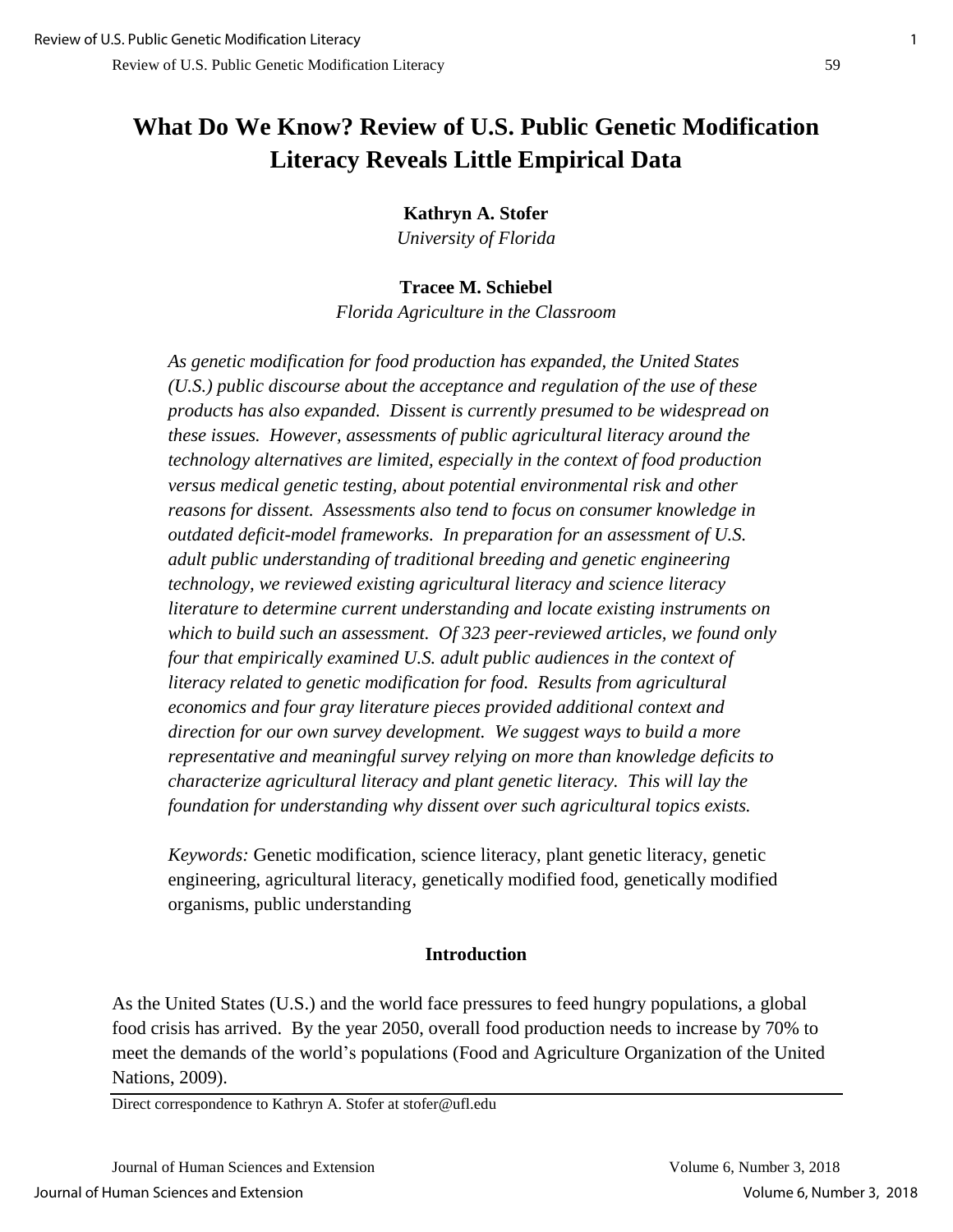With this growing demand, agricultural scientists are turning to both technology-driven and traditional-breeding-based genetic engineering solutions. Genetically modified organisms (GMOs), also referred to as genetically engineered (GE) foods use genetic engineering technology to create new and improved crops, which people may consume directly as, or as a component of, genetically modified (GM) foods<sup>1</sup>. Genetically engineered foods promise higher production yields and net return with a decrease in pesticides used (Fernandez-Cornejo, Wechsler, Livingston, & Mitchell, 2014). Yet, controversy surrounds their use in the United States (e.g., Azadi & Ho, 2010; Funk & Kennedy, 2016; Funk & Rainie, 2015a), albeit less so than in Europe (Funk & Kennedy, 2016; Kahan, 2015). Recent ballot initiatives regarding labeling and attacks on scientists studying GMOs seem to be increasing (Council for Agricultural Science and Technology, 2014; Smith, 2012). However, some evidence suggests Americans are less split on the topic politically, and in fact, see GMOs to be a relatively moderate risk (Kahan, 2015).

Limited evidence on GE awareness and literacy makes it difficult to tell whether Americans truly understand the attendant risks of GMOs, particularly the direct risks to human health versus risks to the broader environment and ecological systems. Without a true understanding of the public risk awareness, we lack a true picture of whether U.S. adults prefer or disdain laboratory-based GE technology versus traditional cross-breeding. Of the information that does exist, little of it focuses on the reasons behind support or lack of support for GE-related agricultural technologies.

Many of these potential solutions to the global food crisis, whether GE, traditional crossbreeding, or hybrid approaches using DNA evidence to guide traditional breeding, rely on public tax dollars for research support. This research support, in turn, relies on public awareness of the utility of the research products (Ding, Maibach, Zhao, Roser-Renouf, & Leiserowitz, 2011; Miller, 2004). A body of research on student attitudes toward biotechnology as a whole exists (Gardner & Troelstrup, 2015), but the reported student conceptualizations of attitude toward biotechnology vary widely. However, adult public awareness of, understanding of, and support for either traditional or laboratory-based genetic engineering efforts have not been widely empirically researched. This understanding and awareness fall under the purview of *agricultural literacy* (Frick, Kahler, & Miller 1991).

Public agricultural literacy is a priority in the American Association for Agricultural Education's National Research Agenda (Doerfert, 2011; Roberts, Harder, & Brashears, 2016). Science literacy writ large is an objective of major research funding agencies in the U.S. (Roos, 2014). The understanding of genetic engineering technologies is a component of those literacies based on a rapidly-changing field. Traditionally, however, studies of literacy focus on public

l

<sup>1</sup> Throughout this paper, we will use the term *genetic engineering (GE)* to be most precise about the technology to which we are referencing. However, we will use the term *genetically modified (GM or GMO)* to reflect what particular authors in our review used in their research.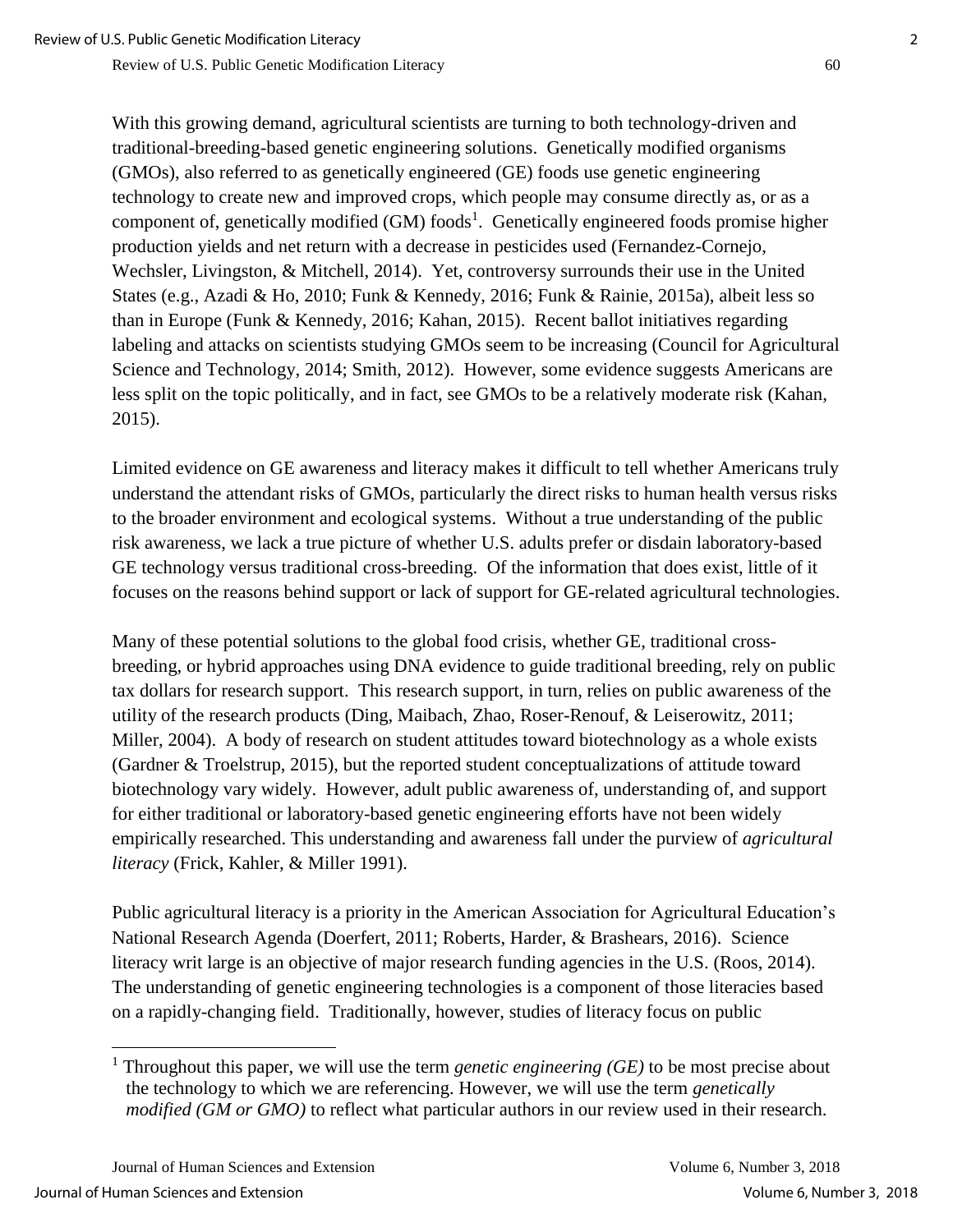knowledge in a deficit model framework (Biesta, 2007; Sturgis & Allum, 2004), rather than considering awareness, term familiarity, or applied knowledge for innovation adoption (Abrams, McBride, Hooker, Cappella, & Koehly, 2015). In this paper, we review relevant public GE literacy studies to determine what researchers have studied in order to build a survey related to GE agriculture that avoids the deficit model and more adequately assesses public attitudes toward GE food as compared to traditional breeding technologies.

# **Background**

Jon Miller began nationwide public surveys of *science literacy* of American adults in the 1970s (Miller, 2010). While the surveys have been revised over time to include more contemporary science topics, the surveys are very knowledge- and fact-based surveys with little attention to the application of that knowledge as befits more contemporary definitions of literacy. Organizations such as the Pew Research Center (Funk & Rainie, 2015b) also report "gaps" between nonscientists and professionals on fact-based measures. This reliance on simply correct answers places respondents often in a place of deficit versus a standard of knowledge or expertise (Sturgis & Allum, 2004; Weiner, 2006). In 1975, Shen introduced the idea of "civic science literacy" (Shen, 1975, p. 49), which is having not only knowledge but also the ability to apply knowledge in the context of participating in democratic decision-making based on science.

Originally, many of these surveys focused on facts that were related to science broadly, such as: "All radioactivity is man-made" (Miller, 1998, p. 208). Miller (1998) argues this was necessary to provide durability of the measure over time, due to the rapidly changing nature of scientific issues in the news. While Miller reports some increase in literacy on these items over time (Miller, 2010), the lack of focus on specific current issues makes this measure alone less useful in understanding public conceptions of topics involved in contemporary decisions, such as legislation about labeling GMOs or supporting scientific research on plant genetic databases. Both Miller's survey (2010) and Kahan's Ordinary Science Intelligence scale (2014) lack specific fact-based questions related to genetics, let alone genetic engineering. Such knowledgebased surveys also neglect other stages of decision making, such as awareness and persuasion, that precede and follow knowledge acquisition (Rogers, 2003).

In the realm of decision-making, researchers have begun to advance the idea of cultural cognition (Kahan, 2008) or partisan-motivated reasoning (Bolsen, Druckman, & Cook, 2014; Hart & Nisbet, 2012), which suggests that people are more interested in preserving relationships than making fact-based decisions about potentially controversial or emerging issues. Their empirical examination of such affiliations, through a *worldview scale*, groups respondents into quadrants on two continua – hierarchical/egalitarian and individual/communitarian (Kahan, 2008). The authors argue these quadrant groupings tend to better predict how people feel about an issue and make decisions based on perceptions of risk (Kahan, 2008). Kahan (2014)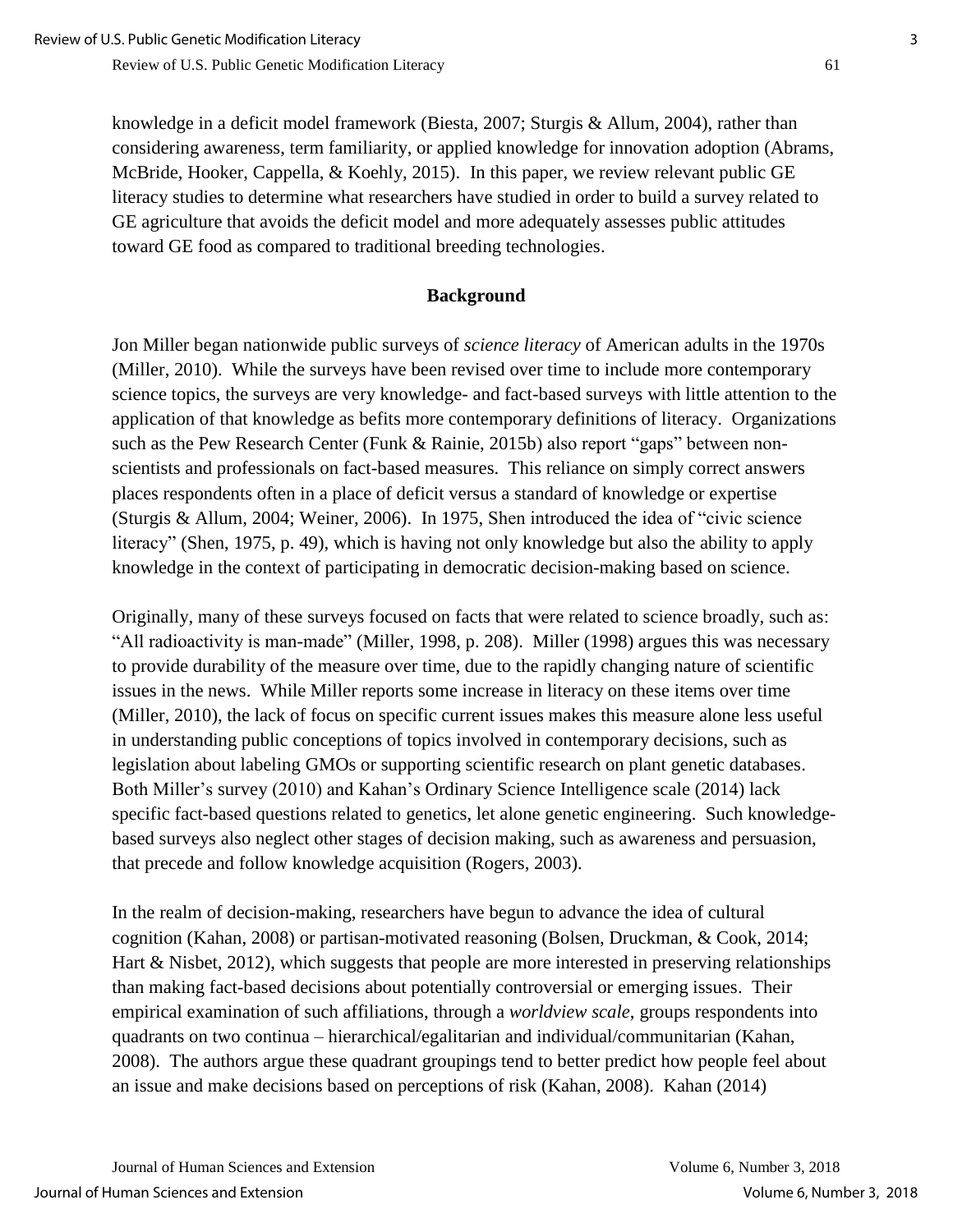developed an Ordinary Science Intelligence scale that includes numeracy. This scale has a mix of items from science facts to process questions, especially around risk.

More recently, research on literacy has started to move toward *public engagement with science*, wherein people outside professional circles are actively involved in critiquing and shaping science for their own ends (McCallie, 2010). This requires valuing not only academic knowledge but also other forms of knowing and affective dimensions, moving away from a deficit model. According to this movement, both reasoning based on relationships and fundamental science intelligence may contribute to overall perceptions of emerging technologies.

While media reports and some research find genetically engineered food to be controversial among consumers in the United States, especially regionally (Anderson, Ruth, & Rumble, 2014; Krause, Meyers, Irlbeck, & Chambers, 2015), some evidence suggests that such products are less controversial than topics such as climate change and gun control (Kahan, 2013). Specifically, Kahan (2013) reports consumers are less split on their perceptions of GMOs based on political ideology. Consumers in the U.S. also reported less overall human risk from GMOs than from climate change (Kahan, 2013). The lack of literature specifically addressing understanding of the various genetic modification technologies and their methods complicates the issue and makes it difficult to create effective outreach to inform public discourse.

### **Purpose and Objectives**

As a precursor to the development of a national public survey incorporating facets of traditional breeding, GMOs, health versus environmental risks, and overall science understanding and worldview, we conducted a review of peer-reviewed and gray literature, that is, reports of systematic studies that have not undergone peer review, including evaluations, polls, and other reports found online. The purpose of the present study, therefore, is to determine what literature exists on the topic of public understanding and awareness of (i.e., literacy about) topics related to genetic technology in the context of food production. We also sought to determine the existence of any validated instruments or scales related to the same topics. We report the results of our literature review of journal articles published since 2000 on several terms related to genetic technology literacy. We had two main research questions:

- (1) What empirical research exists on the U.S. public regarding understanding of genetic engineering technology related to food, particularly resulting in survey instruments?
- (2) What research examines potential differences in the U.S. public attitudes toward the human health versus environmental risks of food-related genetic engineering technology?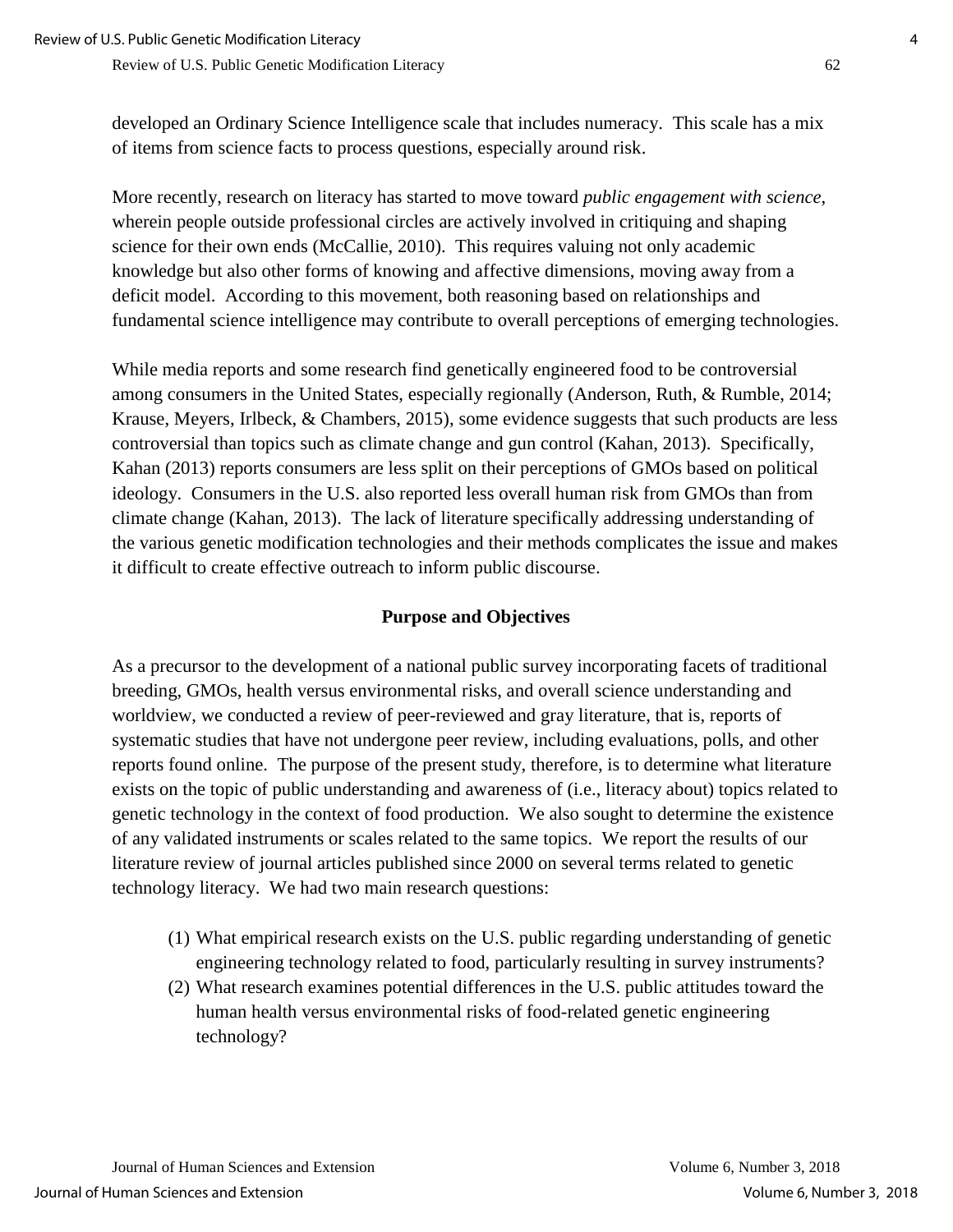#### **Methods**

To conduct our literature search, we followed the systematic review process outlined in Frewer et al. (2013). This process included the following steps:

- (1) Formulate study questions, including comparisons, contrasts, and population for study.
- (2) Generate a list of search terms.
- (3) Search relevant databases.
- (4) Screen candidate papers using titles, keywords, and abstracts.

To gather literature, we first generated a list of search terms related to genetic engineering in consultation with other study team members, including a horticultural scientist/Extension agent and another social science researcher working on the larger grant funding this study. To produce the final search terms, we combined the genetic engineering terms with the word *literacy* to search for results specifically focused on participant understanding, not only perceptions. See Table 1 for our final search terms.

|                               | <b>Total Database Results</b> |             |  |  |
|-------------------------------|-------------------------------|-------------|--|--|
| <b>Term</b>                   | <b>Web of Science</b>         | <b>ERIC</b> |  |  |
| "Genetic literacy"            | 72                            | 6           |  |  |
| Biotechnology literacy        | 86                            | 50          |  |  |
| Plant breeding literacy       | 21                            | 0           |  |  |
| Genetic engineering literacy  | 18                            | 14          |  |  |
| Genetically modified literacy | 31                            | 13          |  |  |
| Genome literacy               | 74                            | 6           |  |  |
| Genomic literacy              | 67                            | 2           |  |  |
| Total                         | 369                           | 91          |  |  |

*Table 1. Total Journal Articles Per Database and Term Searched*

*Note*: "Genetic literacy" was the only phrase we searched with quotation marks.

We searched these seven terms in two different databases, Web of Science and the Educational Resources Information Center (ERIC). Web of Science includes publications in various natural sciences journals, as well as some social science sources, while ERIC focuses on journals related to education. The Web of Science searches in December 2015 included the entire collection of seven databases available through our university library subscription, including the Web of Science Core Collection, BIOSIS Citation Index, and MEDLINE. In ERIC, we used the "all databases" search option, including 34 databases made up of several newspapers and periodicals. To limit our results to most recent studies, we searched only the year 2000 through November 2015. Of the 460 articles found in the two databases, 98 were duplicated one or more times, yielding 137 duplicates. Subtracting these duplicates left 323 unique articles.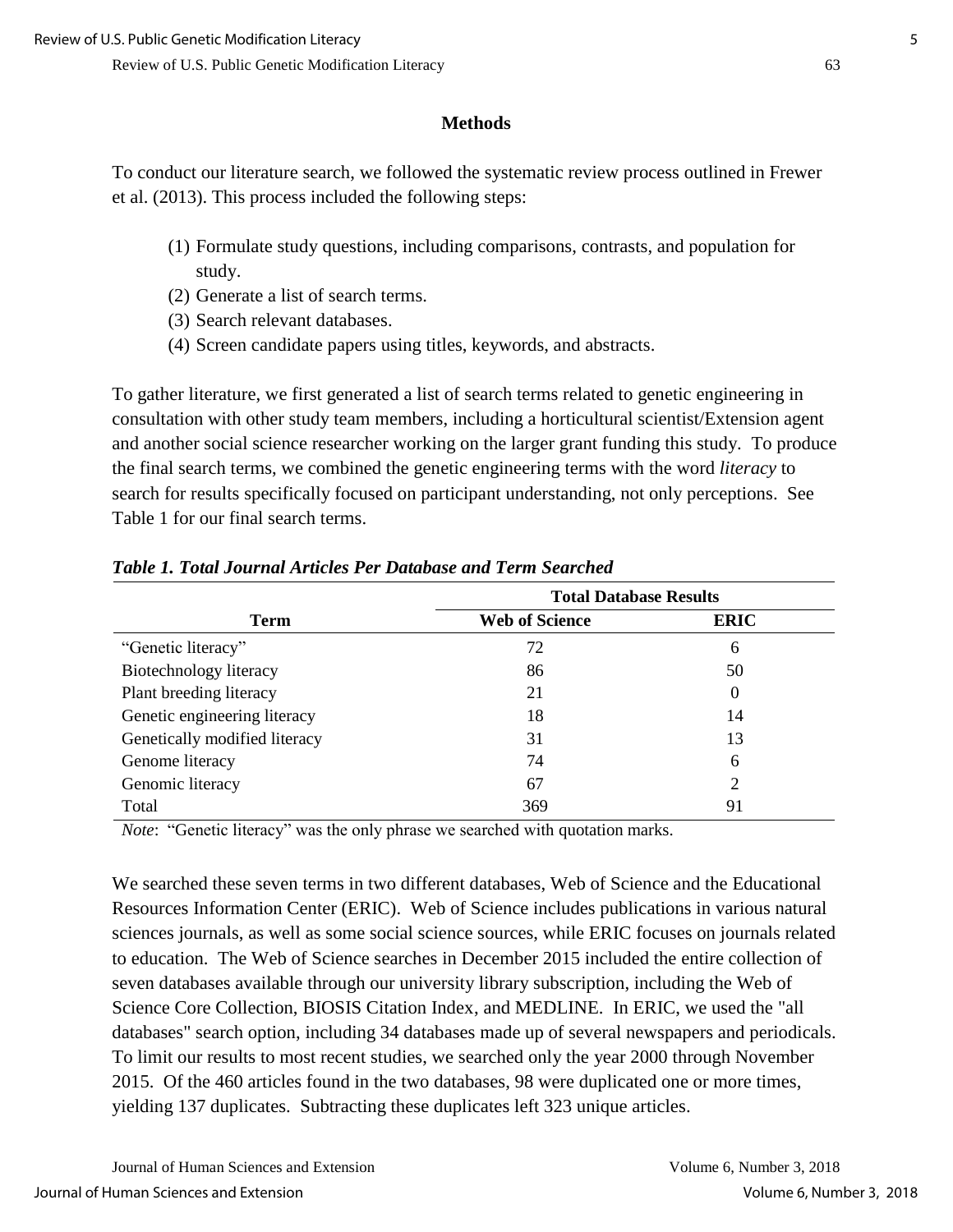We then screened the abstracts and articles for the comparisons of interest in our study. We included articles that: had participant populations within the United States over age 18 in public (non-school) settings, studied understanding rather than just perceptions, studied plant genetics rather than medical genetics alone, and offered empirical data to which we might ultimately compare our own survey results. This yielded only four papers. We then searched the reference lists of the identified articles meeting our criteria to identify any additional articles that were not in the two databases. We found no additional studies meeting our criteria using this search.

As our initial search turned up only four peer-reviewed studies, upon recommendation from colleagues who study consumer perceptions of GE, we also examined peer-reviewed literature from Jayson Lusk, a food and agricultural economist. Agricultural economists do not use the keyword *literacy* in their work, so these articles did not come up in our database searches. Lusk researches consumer demand for food, including GE food. As of 2013, Lusk also conducted a monthly non-peer-reviewed U.S. Food Demand Survey examining a variety of recurring metrics that also includes occasional questions on topics such as demand for GE foods. The occasional questions pertaining to GE foods identified in the Food Demand Surveys were not relevant to the current study, so we did not examine these surveys further.

We examined titles and abstracts from 160 published peer-reviewed articles from Lusk's curriculum vitae as of December 2015. All of these articles had been published since 2000. We found 43 articles with titles or keywords containing our search terms to examine further. We applied the same criteria of U.S. population, study topic covering understanding of plant-related genetics questions, and presence of empirical data to the Lusk articles as we applied to the other database results. However, none of the results from Lusk in our timeframe (2000–2015) concerned knowledge about GE, though several used national samples of U.S. adults.

Finally, the authors knew of several conference publications in agricultural education related to GE (Krause et al., 2015; Ruth, Gay, Rumble, & Rodriguez, 2015). These and additional public polls that were not peer-reviewed journal articles are part of the gray literature. Because of the potential relevance of these emerging studies, to examine gray literature, we examined The American Association for Agricultural Education's (AAEA) national meeting conference proceedings during our search timeframe (2000–2015) and their reference lists. This source of gray literature included unpublished reports mentioned in these conference articles and their reference lists or related works by authors identified in the reference lists. This search produced an additional three sources meeting our national sample criteria and one study that used a regional population but examined environmental and health risk separately. We kept this study due to a dearth of other studies containing this differentiation of environmental and health risk. Once we identified relevant peer-reviewed and gray literature papers, we examined them to determine sample size and quantitative versus qualitative sources of data. Next, we looked for the presence of questions related to food (as opposed to general plant genetics or genetic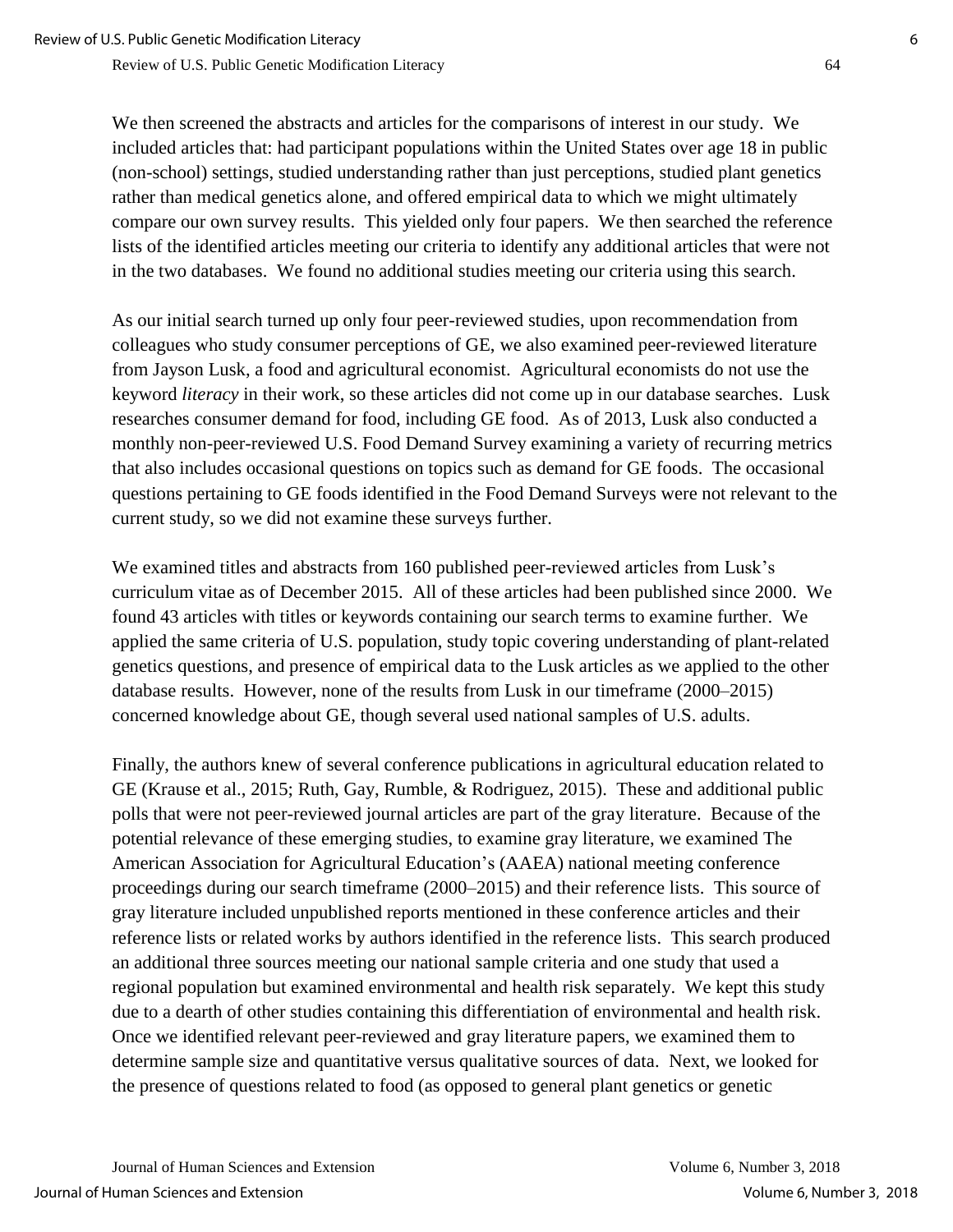engineering), questions related to traditional plant breeding or other alternatives and questions related to health and environmental risk. Finally, we noted whether the authors performed any comparison to overall science literacy and worldview.

#### **Results**

Only four peer-reviewed articles from the database searches using the word *literacy* met our criteria. The review of agricultural economics studies from Lusk and co-authors yielded no additional articles. The final four studies that related to our study came from gray literature. Therefore, our total review resulted in eight articles and evaluation reports for investigation in more depth.

### **Peer-reviewed Articles from Database Searches**

The four peer-reviewed articles from our database searches ranged in sample size from 62 for the one qualitative study to 1,200 for the largest of three quantitative studies. Table 2 displays the differences and commonalities in content covered in the research instruments of the four articles. For our research objectives, we noticed that all four articles showed little to no GE understanding research, and only one of the three quantitative studies discussed environmental risk separately from health risk. An explanation of these studies and the findings about participant awareness in more detail follows.

|                           |       |                  |                     | Topics covered in addition to |      |                |
|---------------------------|-------|------------------|---------------------|-------------------------------|------|----------------|
|                           |       |                  |                     | non-medical GE                |      |                |
|                           |       | Year             | <b>Quantitative</b> | <b>Environmental</b>          |      | <b>Science</b> |
| <b>Article</b>            | N     | <b>Conducted</b> | <b>Study</b>        | <b>Risk</b>                   | Food | Literacy       |
| Abrams et al. (2015)      | 1.016 | 2013             | X                   |                               |      |                |
| Christensen et al. (2010) | 1,200 | 2001             | X                   |                               |      |                |
| Jang $(2014)$             | 238   | 2012             | X                   | X                             | X    | X              |
| Lanie et al. (2004)       | 62    | 2000             |                     |                               |      |                |

#### *Table 2. Peer-Reviewed Articles Examined In-depth*

**Abrams, McBride, Hooker, Cappella, and Koehly (2015) study.** Abrams et al. (2015) collected data from 1,016 American adults through an electronic survey. The electronic survey from 2013 "captured genetic literacy with three measures that each assess[ed] a different dimension of genomic knowledge to align with Rogers' [diffusion of innovations] hierarchy" (Abrams et al., 2015, p. 3). The three factors were *familiarity*, *skills*, and *factual knowledge*.

An assessment of *term familiarity* measured awareness. Participants in the Abrams et al. study rated their familiarity of eight terms relating to genetics on a seven-point scale. *How-to knowledge* was assessed through practical skills where participants were given literature to help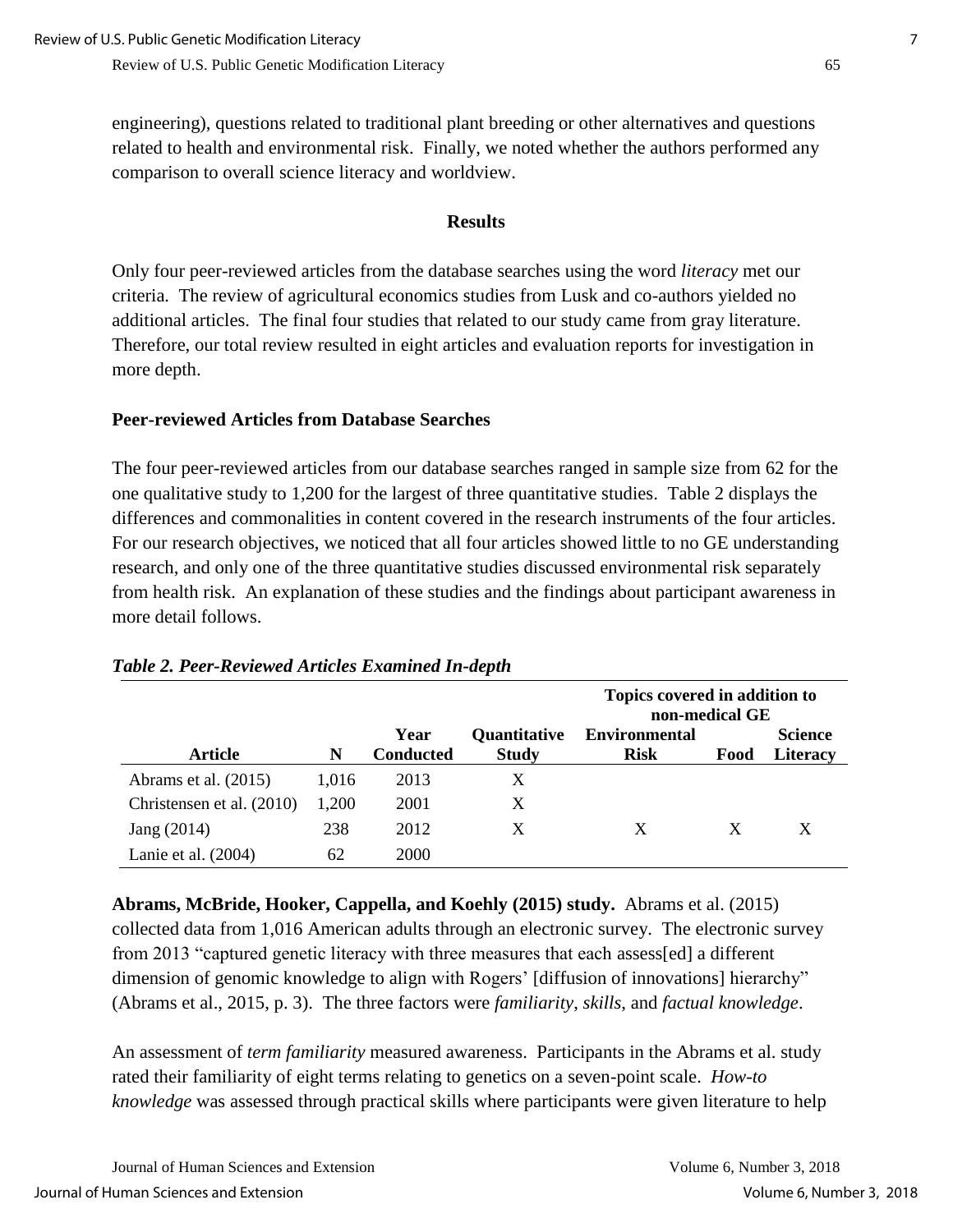them answer six multiple choice and fill-in-the-blank questions relating to genetic testing and mutations. The authors assessed *principles knowledge* through factual knowledge, where participants responded to the veracity of 16 technical statements on the topic of genes and how they function. Results of the study showed that participants scored highest on self-reported term familiarity and that the factual knowledge portion had the fewest high scores. The study did compare the participants' demographics of race and ethnicity, as well as education and income level, to the results on the three scales. The authors provided their instrument for examination.

**Christensen, Jayaratne, Roberts, Kardia, and Petty (2010) study.** Christensen et al. (2010) "examined understandings of basic genetic concepts among Americans" (p. 467) via telephone interviews in 2001. The sample for this study consisted of 1,200 American adults with equal numbers of white and black men and women. The authors asked participants to agree or disagree with eight statements that were facts about genetics and therefore had a correct answer. The results showed that each sample category scored less than 50% correct on six of the eight statements, suggesting that many Americans at the time were uninformed on several genetic concepts across the racial/ethnic categories examined (Christensen et al., 2010).

**Lanie, Jayaratne, Sheldon, Kardia, Anderson, Feldbaum, and Petty (2004) study.** The oldest study in our sample used telephone interviews in the year 2000 (Lanie et al., 2004). Participants, sampled through random digit dialing, answered questions regarding their basic understanding and location of genes. Sixty-two American adults participated over two phases of the study and were compensated for their participation. Phase one consisted of 44 qualitative interviews conducted by professionally trained interviewers. Participants answered two broad questions, both relating to the understanding and location of genes. An additional 18 participants participated in Phase two, a pretest for a larger quantitative study, with open-ended questions also relating to the meaning and location of genes. Based on results from this study, the authors concluded that there is confusion among the definitions of "genetic" and "gene" (Lanie et al., 2004). The authors also indicated that there was much frustration when participants were asked questions to which they could not provide a well-thought-out answer. The authors provided no further description of the resulting quantitative study or the instrument used in their study.

**Jang (2014) study.** The last article we examined, by Jang (2014), studied "how citizens select science information online based on their preexisting issue attitudes" (p. 143). The authors used a national sample of American adult volunteers tasked with browsing an online news magazine with articles on four focal issues. Before the task, participants completed a survey asking questions on a six-point scale involving the attitude and importance of the four focal issues, including genetic modification of food, plus six additional social issues. The results showed that participants were more interested in literature that challenged their views rather than supported them for GM food, and their individual predispositions, such as perceived science knowledge and religiosity, did affect their views. This study did use a baseline scientific knowledge scale,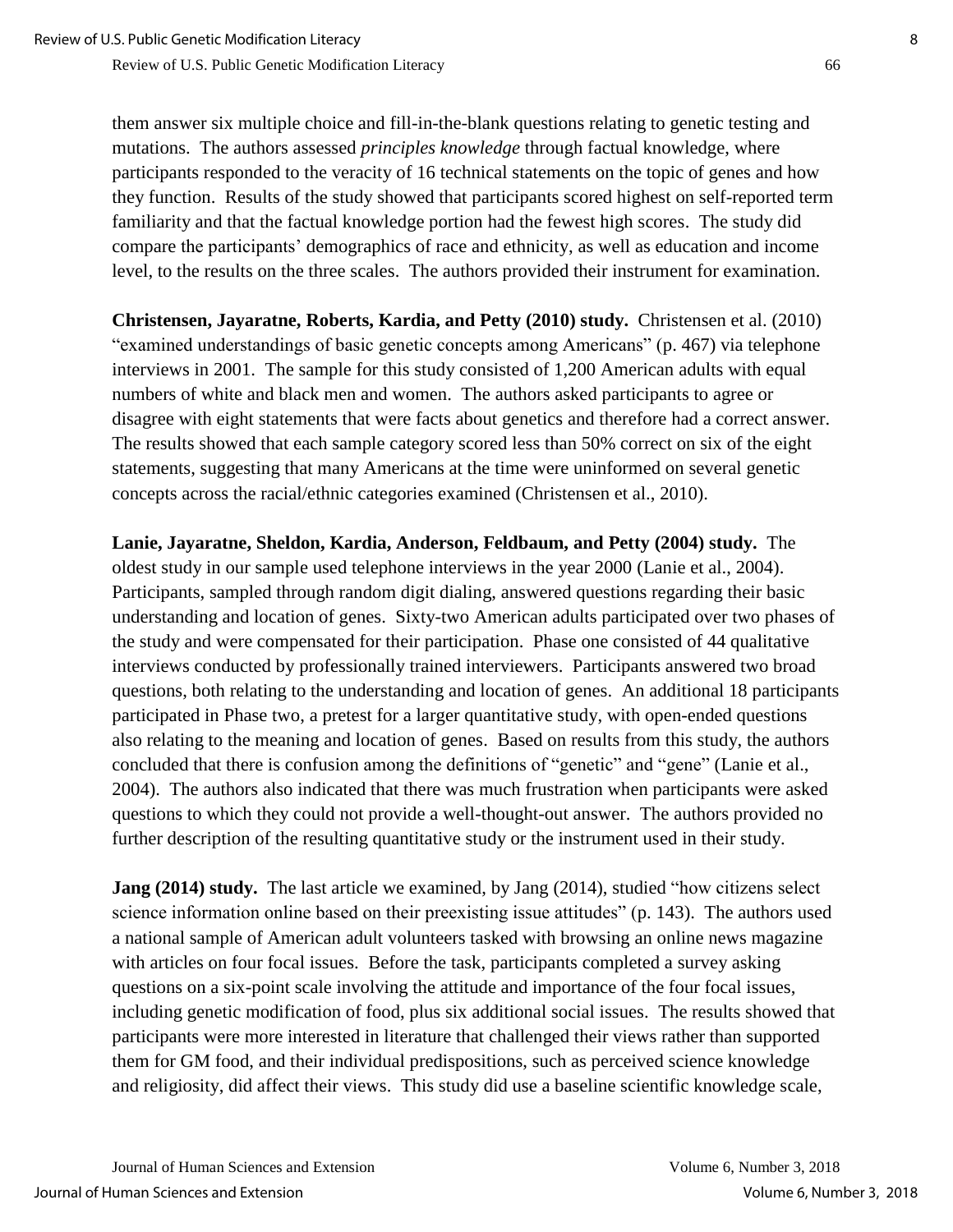which did not affect the views. However, this study did not assess participant knowledge related to the specific issues, and due to the context of a larger intervention study, had a limited sample  $size (N = 238)$ .

# **Gray Literature**

Two studies of regional audiences related to GM technology were identified in the 2015 AAAE conference proceedings (Krause et al., 2015; Ruth et al., 2015). As they did not use survey methods about GM food specifically with adult public audiences, we used them to identify other gray literature potentially related to GM food but do not discuss them further here. Ruth et al. (2015) directly referenced Anderson et al. (2014). Ruth et al. (2015) did not directly reference the national Hallman, Cuite, and Morin (2013) study but referenced other earlier work by Hallman (Hallman & Metcalfe, 1994) that led us to the 2013 survey which we reviewed. Similarly, Krause et al. (2015) did not directly reference Funk and Rainie (2015b) but did reference other GM related studies from the Pew Research Center, which led us to the Funk and Rainie (2015b) work from the Center. Therefore, we identified four sources from gray literature that we deemed related to our purposes as they covered GM food technology specifically in at least one question with U.S. adult audiences.

Of the four studies we examined in-depth from gray literature, two evaluation reports published online examined genetic modification technology and food specifically: one national population (Hallman et al., 2013) and one from Florida consumers (Anderson et al., 2014) that we kept for examination due to the dearth of studies with questions on environmental risk. GM food questions were included in the third study as part of a national survey of overall science topics for non-scientists and professionals conducted by the Pew Research Center (Funk & Rainie, 2015b). The fourth study, the National Science Board's biennial Science and Engineering Indicators report (National Science Board, 2014, p. Overview), presents findings "from a variety of national, international, public, and private sources." A summary of their characteristics, similar to those of the peer-reviewed literacy studies, appears in Table 3.

Of the two gray literature pieces shown in Table 3 that were entirely surveys related to GM food, the Florida consumer survey (Anderson et al., 2014) differentiated among environmental and health effects of GMO technology, with a larger percentage of respondents (40%) feeling that GMOs posed a risk to the environment than those who disagreed (26%) with that feeling. Neither study addressed traditional breeding (Hallman et al., 2013).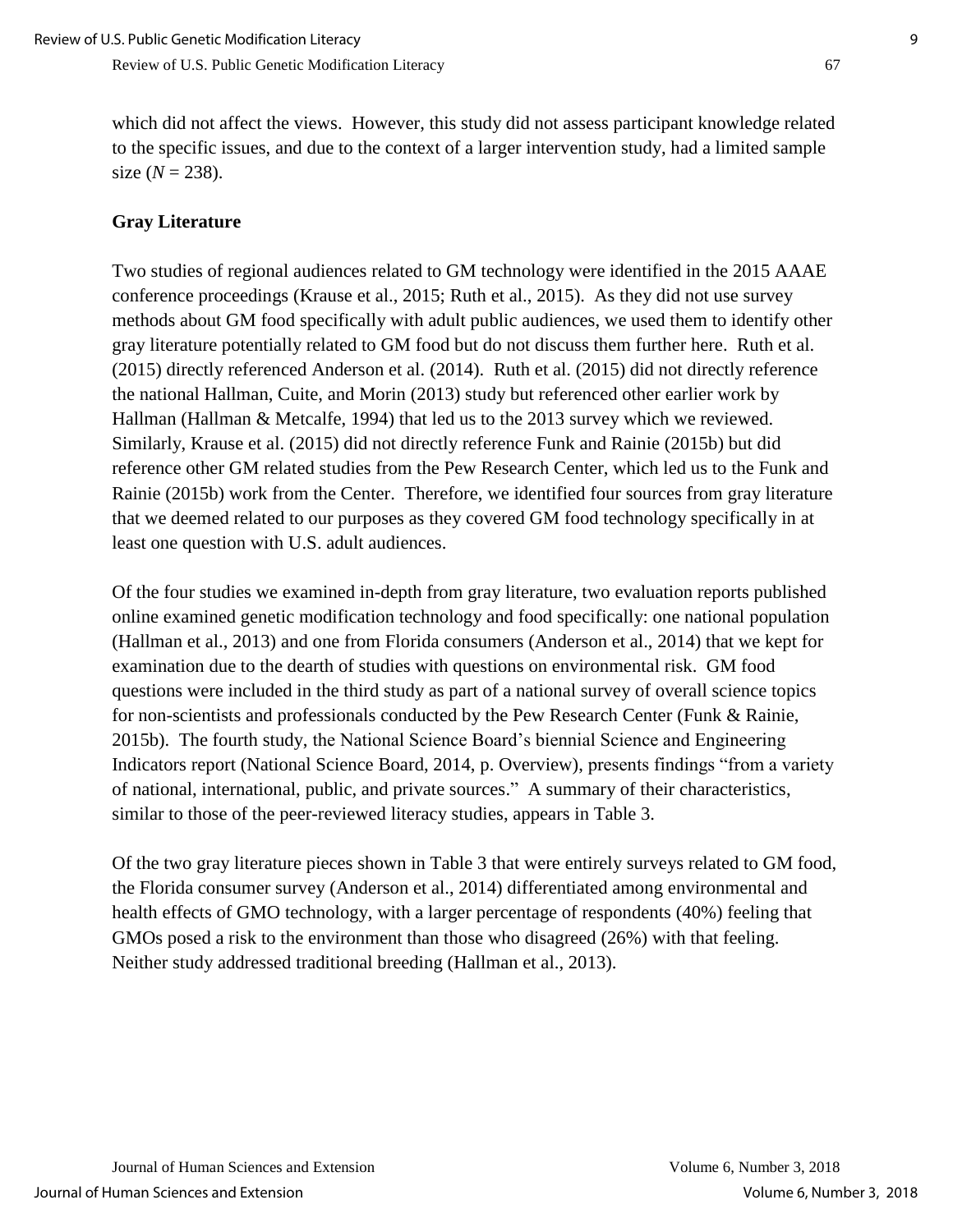|                                                  |                                  |          |                          | Topics covered in addition to<br>non-medical GE |      |                                   |
|--------------------------------------------------|----------------------------------|----------|--------------------------|-------------------------------------------------|------|-----------------------------------|
| <b>Article/Report</b>                            | <b>National</b><br><b>Sample</b> | N        | Year<br><b>Conducted</b> | <b>Environmental</b><br><b>Risk</b>             | Food | <b>Science</b><br><b>Literacy</b> |
|                                                  |                                  |          |                          |                                                 |      |                                   |
| Anderson et al. (2014)                           |                                  | 524      | 2014                     | X                                               | X    |                                   |
| Hallman et al. (2013)                            | X                                | 1,148    | 2013                     |                                                 | X    |                                   |
| National Science Board<br>(2014)                 | X                                | multiple | $2000 -$<br>2010         | X                                               |      | X                                 |
| Funk & Rainie [Pew<br>Research Center<br>(2015b) | X                                | 2,002    | 2014                     |                                                 |      | X                                 |

#### *Table 3. Characteristics of Examined Gray Literature*

*Note:* The National Science Board report covers results from several surveys, each with  $N > 1,000$ .

The two surveys varied somewhat on the respondents' awareness of GM foods. The Florida consumer survey results indicated 83% of the respondents had heard of genetically modified foods (Anderson et al., 2014). In the national GM food survey (Hallman et al., 2013), 75% of respondents reported they were aware of GM foods before the survey.

The national GM food survey also showed that participants were evenly split on the safety of GM foods for consumption (Hallman et al., 2013). The respondents were not given an option to choose a neutral response. The Pew national survey (Funk & Rainie, 2015b) reported only 37% of the respondents felt GM foods were safe to eat versus 57% who did not. In contrast, the Florida survey indicated a slightly higher percentage of respondents, 45%, felt GM foods were not safe versus 22% who felt that GM foods were safe, with 34% being neutral on the subject (Anderson et al., 2014). The Funk and Rainie (2015b) national survey was the only one of the gray literature sources to break down findings by demographics such as age, education, and race/ethnicity. None of the gray literature studies contained questions on traditional breeding.

#### **Conclusions, Implications, and Recommendations**

Very few empirical, peer-reviewed studies of the entire U.S. public exist on the topic of literacy on genetically modified (GM) food or genetically modified organisms (GMOs). A large number of studies identified through the search terms used in this study concentrated on medical genetics, examined non-U.S. or non-adult populations, or did not collect empirical data. Only four out of 323 peer-reviewed studies that we found used a nationally representative U.S. adult population and did not exclusively concern medical technology genetic engineering. One of these four was qualitative in nature. In addition, two of the four studies were from the early 2000s and are therefore nearly 15 years old. Overall, our review demonstrated that there is little research examining U.S. public understanding of genetic engineering related to food production and of the separate risks of genetically modified foods to human versus environmental health.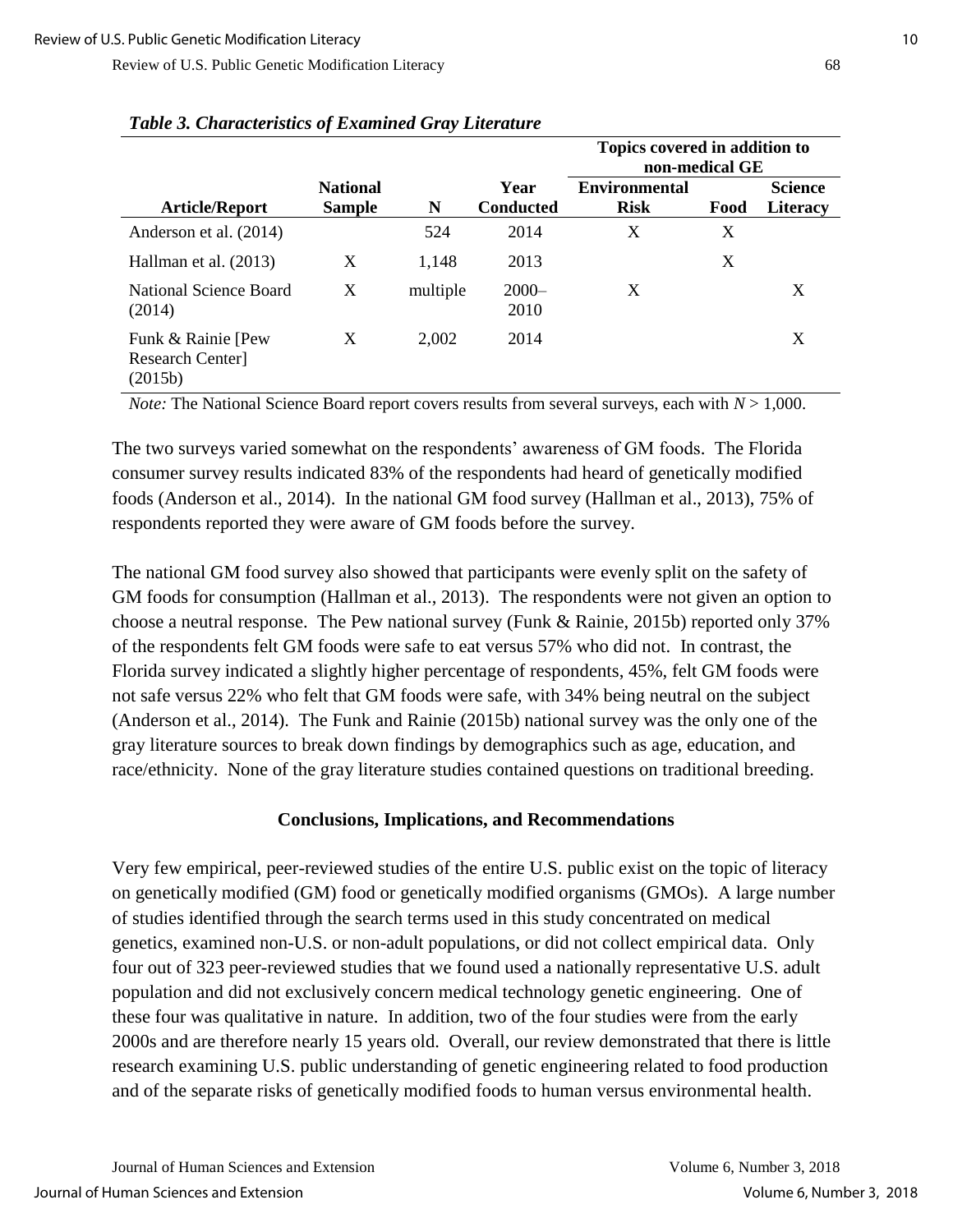However, as the authors in Abrams et al. (2015) point out, based on Rogers' (2003) Diffusion of Innovations, consumers may still choose to adopt innovations despite low levels of factual knowledge if they have practical knowledge or awareness of the innovation. The other three peer-reviewed studies did not examine consumer awareness. Only one of the four studies (Jang, 2014) asked questions differentiating environmental and human health risks, but this study had a relatively small sample due to the overarching intervention study for which the assessment was a pretest.

In gray literature, we found several more studies that may or may not be nationally representative. However, their general trends do support the conclusion that U.S. adults are generally neither well-aware of nor well-versed on the topic of genetics and genetic modification (Anderson et al., 2014; Funk & Rainie, 2015b; Hallman et al., 2013; National Science Board, 2014). The gray literature reported demographic breakdowns and a separate examination of human versus environmental health risks more often than the peer-reviewed literature, especially in the regional studies such as Anderson et al. (2014). However, differences in the regional and national surveys suggest the results from regional audiences may not be completely generalizable. The questions available from the regional survey may be used in our own national survey for direct comparison. Finally, the peer-reviewed study from McFadden and Lusk (2016) conducted in September of 2015 did reveal a low overall self-reported awareness of and knowledge about genetic engineering (GE) and traditional breeding.

Evaluation data may exist for other intervention programs designed to help participants learn about genetic technology. The authors found a reference to a study with visitors to the Connecticut Science Center but were unable to obtain a full evaluation report (Nielsen, 2015). These data would also not be generalizable to a larger public population, but the findings alluded to in the blog post about the Connecticut study support the trends we identified in the other studies reported in this paper. In addition, the agricultural economics literature identifies a number of studies about consumer willingness-to-pay or willingness-to-accept GM foods (e.g., Lusk, Jamal, Kurlander, Roucan, & Taulman, 2005; Napier, Tucker, Henry, & Whaley, 2004), but many of these studies used both U.S. and non-U.S. populations or otherwise non-adult populations. *Consumer Reports* (Consumer Reports, 2014) and ABCNews.com (Langer, 2006) each have reported results online of their own national studies, but they do not share the questions asked or the demographic breakdowns that a peer-reviewed article or even an evaluation report does.

Few of the studies reviewed in this study included separate questions on human health and environmental risks. Only one of the peer-reviewed articles (Jang, 2014), one national evaluation report (Hallman et al., 2013), and the regional study of Florida consumers (Anderson et al., 2014) differentiated between the two. This is reflected in results from recent public media campaigns related to legislation for GMO labeling, which showed a strong preference (i.e.,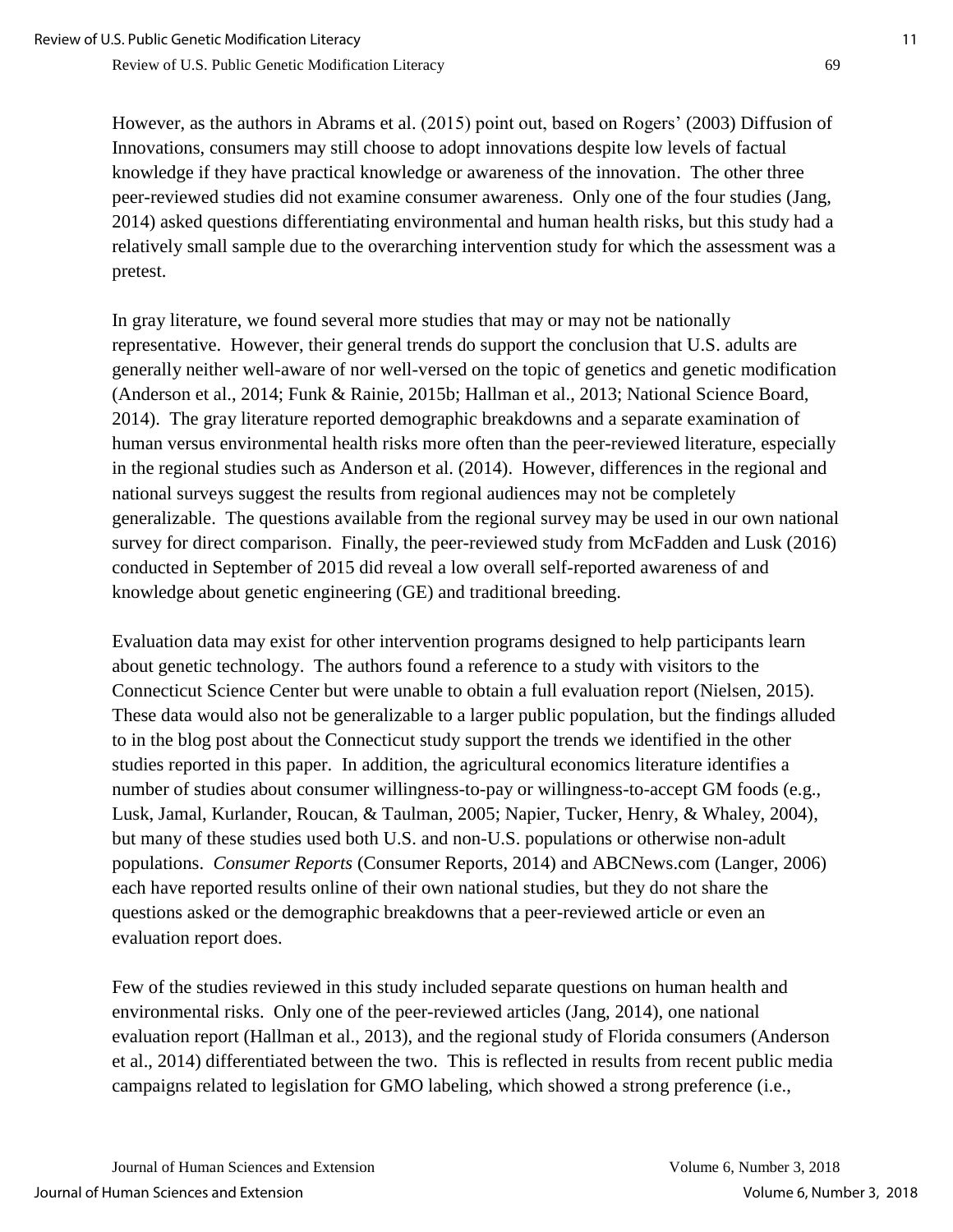approximately 4-to-1) for messaging in those campaigns about human health as opposed to environmental risk (Krause et al., 2015). While Lusk's studies do imply that food safety is of greater importance to consumers than environmental impact when considering organic food, it is not clear whether food safety is the same as health risk when considering genetic engineering. Without empirical data on awareness and understanding of environmental versus human health risk, it is unclear whether messaging about health risk is of more value to consumers than environmental risk of genetic engineering, or if they are truly unaware of associated environmental risks. A recent review by Nicolia, Manzo, Veronesi, and Rosellini (2014) suggests that scientists agree there is little risk to either the environment or human health, so we cannot tell whether consumers actually agree with scientists on these individual risks. The Pew national survey suggests a wide gap between public and scientists' perceptions of overall risk of genetically modified foods (Funk & Rainie, 2015b). Some of the items from survey instruments reported by these publications may be incorporated into our own instrument.

Finally, with the exception of Abrams et al. (2015), the peer-reviewed studies identified through this review examined knowledge only, reflecting a deficit framework and failing to account for other potential factors in U.S. adult decision-making about genetically modified foods, including awareness and practical knowledge. Two of the gray literature studies did assess awareness as well as factual knowledge (Anderson et al., 2014; Hallman et al., 2013). These instruments did not assess any overall science literacy or numeracy of the respondents, nor their political affiliation as assessed by their worldview (as opposed to mere self-report of political affiliation), which may be confounding factors in genetic literacy and perception of risk (Kahan, 2008; Kahan, Wittlin, Peters, Slovic, Ouellette, Braman, & Mandel, 2011; Kahan, 2014). Such divisions may also highlight differences among populations that may need different messaging for persuasion.

After our initial study that ended with articles that had been published through November 2015, and in the agricultural education literature specifically, we identified two additional sources of relevant information just outside the scope of this work. The original search in this study's 2000-2015 timeframe of Lusk's curriculum vitae revealed no published studies in that timeframe meeting our criterion of assessing understanding. However, a more recent study by McFadden and Lusk (2016) indicated a low level of knowledge about GMOs among American adults in a national survey. This survey asked about perceived health risk but not environmental risk. McFadden and Lusk's survey did also ask one question about knowledge of traditional methods of plant breeding, specifically, how many genes were modified in particular modification techniques. That study also indicated that while about one-third of consumers felt knowledgeable about GMOs, their confidence in their knowledge declined after responding to questions in the surveys about details of GM technology, suggesting that self-reported levels of knowledge may be overestimated.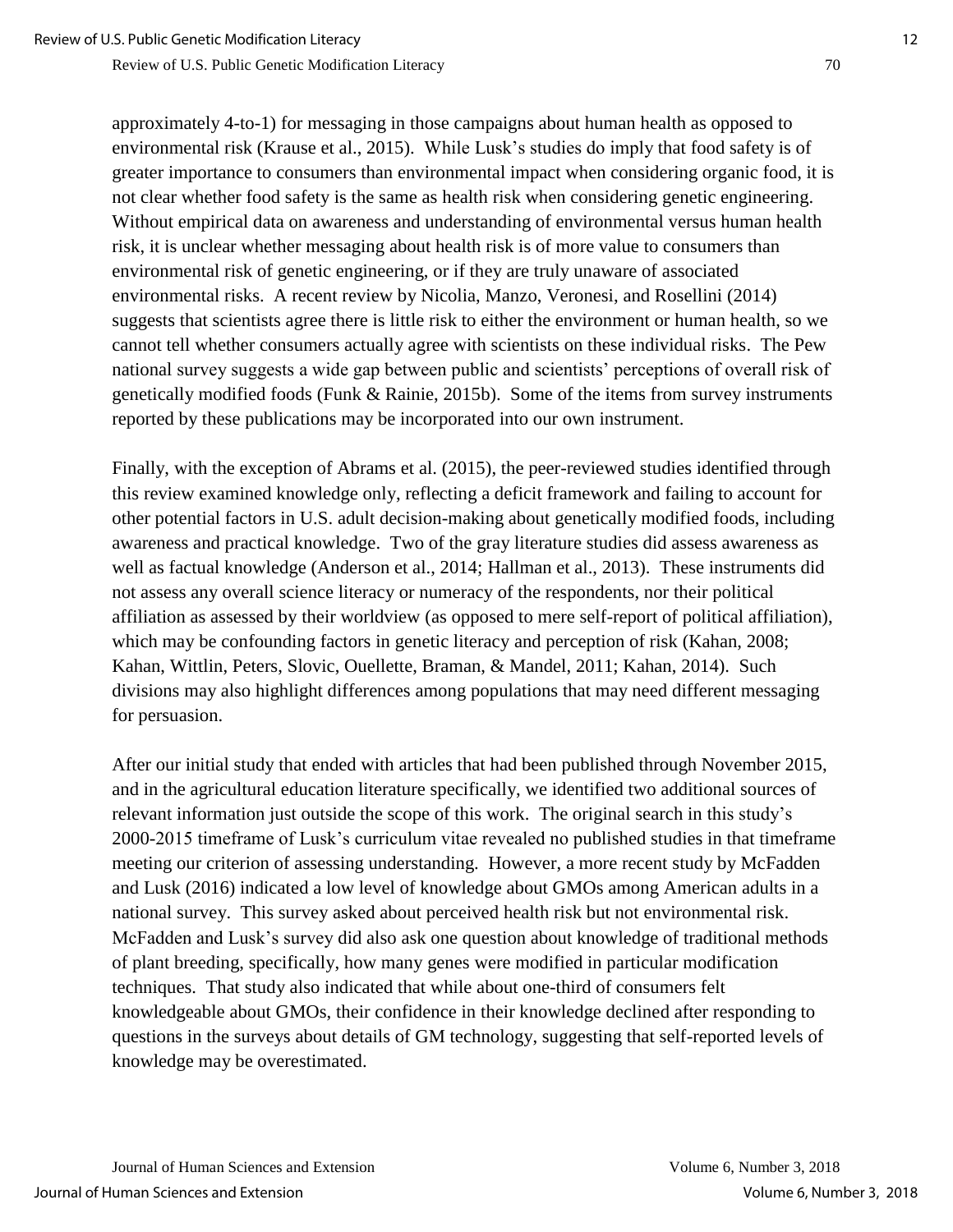An additional non-peer-reviewed national survey from the Pew Research Center conducted in May and June 2016 (Funk & Kennedy, 2016) also reported that 20% of Americans had not even heard of foods with genetically modified ingredients.

In general, the existence of gray literature on an emerging controversial topic such as this and the dearth of studies from an agricultural literacy standpoint points to a larger need for more systematic sharing of such data. The potential existence of literacy-related literature in the agricultural economics realm means we need to continue to think broadly about literacy and its many forms. Better sharing of evaluation results and conference proceedings ahead of or even instead of full peer review would allow researchers to build on these results, despite their limitations, without completely re-inventing instruments.

Ultimately, to build a survey for further study of this topic, the results of this review will allow us to incorporate questions from previous instruments, including Abrams et al. (2015), and questions from the agricultural economics studies for direct comparison within the population of our proposed study. We will also revise items from regional surveys, such as Anderson et al. (2014), designed to disentangle ideas of environmental versus human health risk for genetic engineering of food through engineering and traditional breeding technologies. Finally, to address overall background on the role that science and ideology may play in acceptance, we will use the Ordinary Science Intelligence (Kahan, 2014) and Worldview scales (Kahan, 2008).

The melding of these various instruments will result in a comprehensive set of scales assessing not just self-reported knowledge of the topics, but also self-reported knowledge of the terms relating to genetic engineering, the alternatives of selective breeding and DNA-directed selective breeding, and an assessment of the importance of environmental risk separate from direct risk to human health. This newly created survey will also allow us to relate awareness of genetic engineering of plants to general science literacy, worldview, decision-making styles, and demographics to inform public outreach on genetic technologies related to food production.

Our purpose in creating the new survey is two-fold. First, we want to assess underlying public knowledge specifically in the realm of plant- and food-related genetic engineering to add to the body of knowledge on this topic. Second, we want to obtain information on public Extension audiences that will guide outreach and public engagement strategies on genetic engineering and genetically modified organisms.

We invite readers to use this survey with their audiences to add to the body of knowledge for specific groups and subgroups on these particular issues and to collaborate with us to create revised instruments to continue to build the knowledge base. We also hope that readers will be able to use the newly created survey to assess in pre- and post-fashion changes in their audiences based on interventions in outreach and engagement on genetic engineering.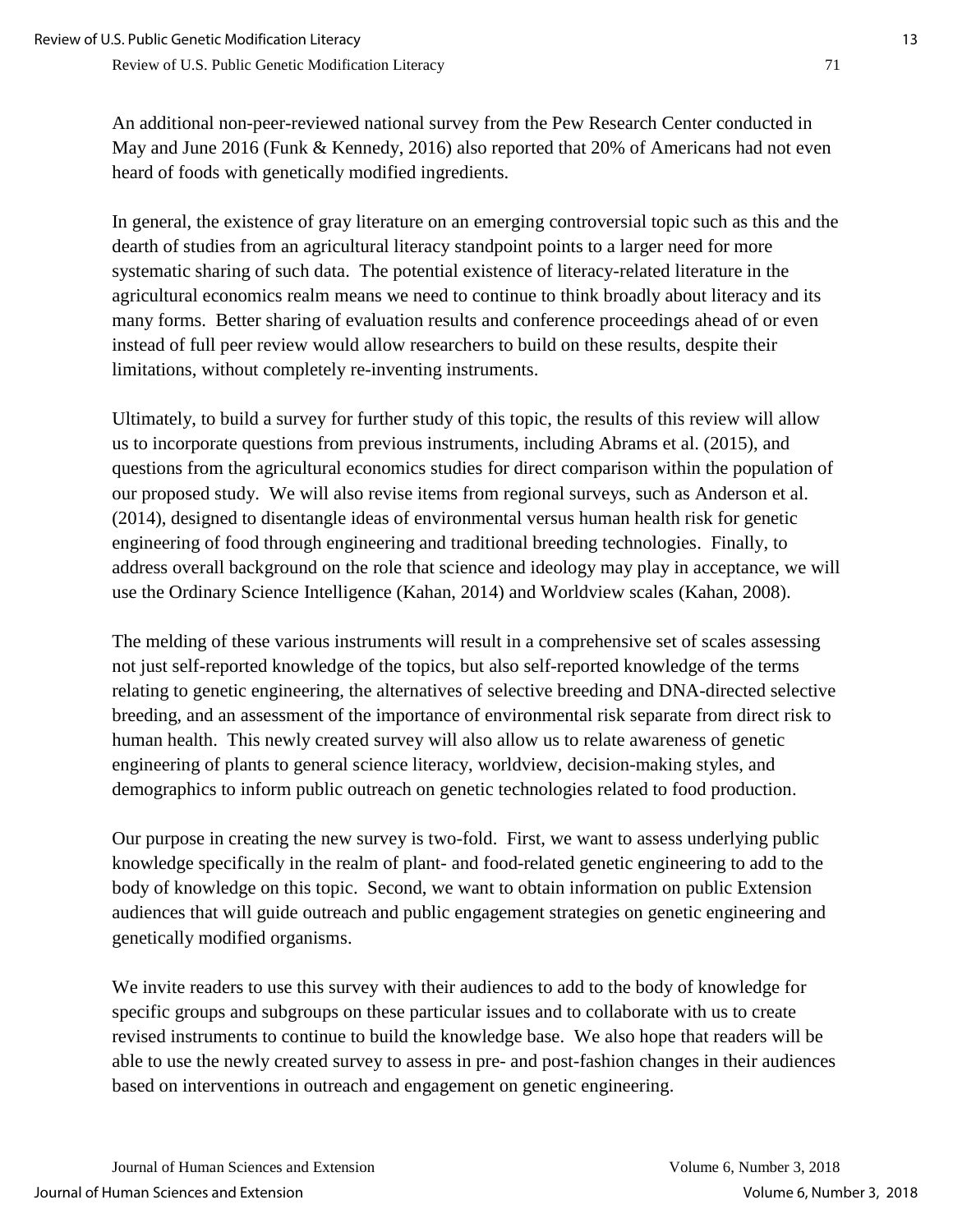While we know that knowledge is not sufficient to change attitude, our current literature review suggests that previous studies may not have been correctly assessing attitudes or that people actually may have attitudes based on alternative conceptions about GE technology. Recent studies also did not consider the benefits of the technology or a risk-benefit ratio, which might better represent consumer attitudes (Gaskell et al., 2004). We must improve these assessments to understand why particular patterns of consumer attitudes toward agricultural innovations exist.

#### **References**

- Abrams, L. R., McBride, C. M., Hooker, G. W., Cappella, J. N., & Koehly, L. M. (2015). The many facets of genetic literacy: Assessing the scalability of multiple measures for broad use in survey research. *PLOS ONE*, *10*(10), e0141532. doi:10.1371/journal.pone.0141532
- Anderson, S., Ruth, T., & Rumble, J. (2014). *Public opinion of food in Florida* (IFAS Center for Public Issues Education No. PIE2011/12-17). Retrieved from http://www.piecenter.com /wp-content/uploads/2014/12/Food-Panel-Report\_2014\_Final\_4.pdf
- Azadi, H., & Ho, P. (2010). Genetically modified and organic crops in developing countries: A review of options for food security. *Biotechnology Advances*, *28*(1), 160–168. doi:10.10 16/j.biotechadv.2009.11.003
- Biesta, G. (2007). Why "What Works" won't work: Evidence-based practice and the democratic deficit in educational research. *Educational Theory*, *57*(1), 1–22. doi:10.1111/j.1741- 5446.2006.00241.x
- Bolsen, T., Druckman, J. N., & Cook, F. L. (2014). The influence of partisan motivated reasoning on public opinion. *Political Behavior*, *36*(2), 235–262. doi:10.1007/s11109- 013-9238-0
- Christensen, K. D., Jayaratne, T. E., Roberts, J. S., Kardia, S. L. R., & Petty, E. M. (2010). Understandings of basic genetics in the United States: Results from a national survey of black and white men and women. *Public Health Genomics*, *13*(7–8), 467–476. doi:10.11 59/000293287
- Consumer Reports. (2014, October). *GMOS in food*. Retrieved from http://www.consumerreports .org/cro/2014/10/where-gmos-hide-in-your-food/index.htm
- Council for Agricultural Science and Technology (CAST). (2014). *The potential impacts of mandatory labeling for genetically engineered food in the United States* (Issue Paper No. 54). Ames, IA: CAST.
- Ding, D., Maibach, E. W., Zhao, X., Roser-Renouf, C., & Leiserowitz, A. (2011). Support for climate policy and societal action are linked to perceptions about scientific agreement. *Nature Climate Change, 1*(9), 462–466. doi:10.1038/nclimate1295
- Doerfert, D. L. (Ed.). (2011). *National research agenda: American Association for Agricultural Education's research priorities for 2011-2015*. Lubbock, TX: Texas Tech University, Department of Agricultural Education and Communications.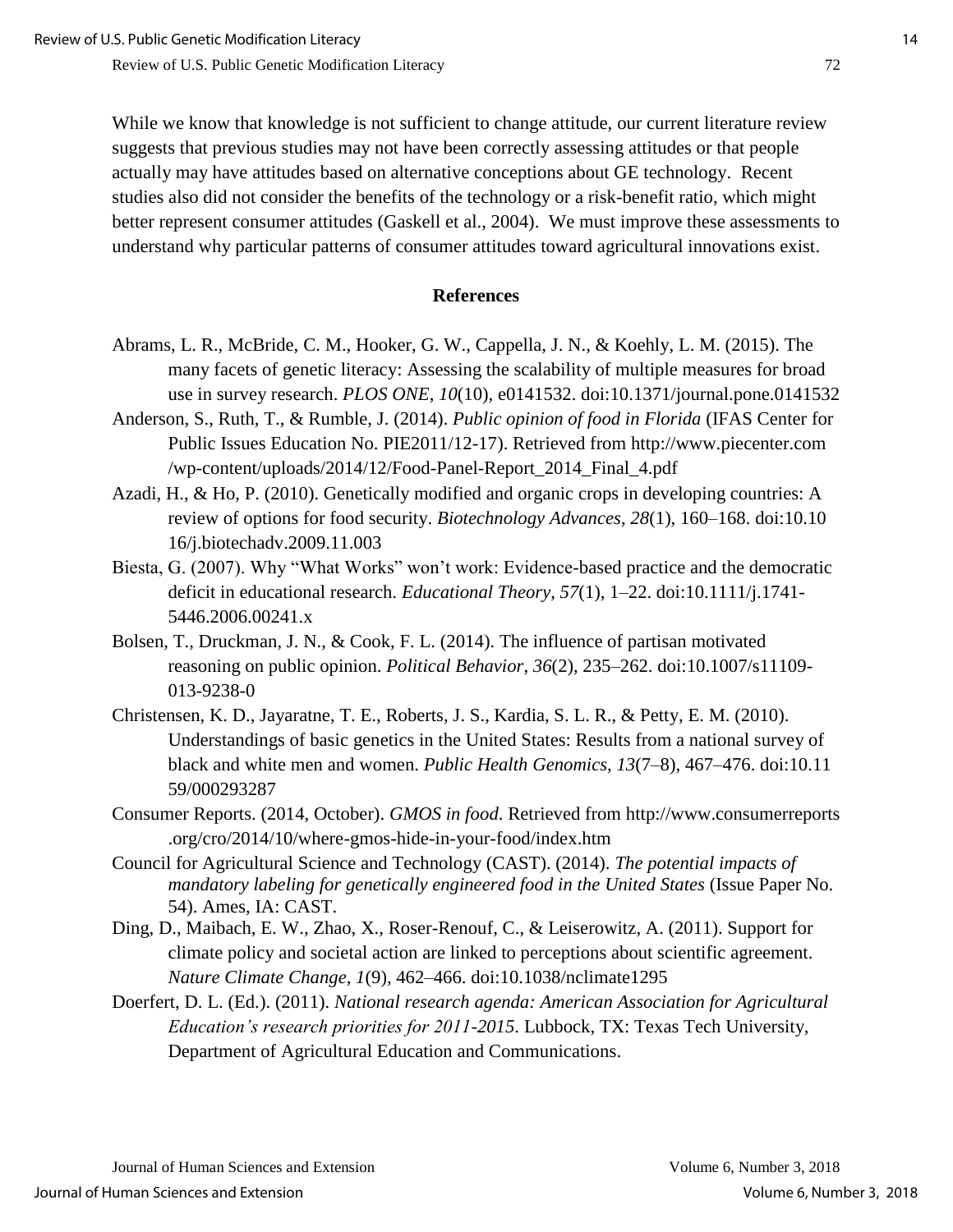- Fernandez-Cornejo, J., Wechsler, S., Livingston, M., & Mitchell, L. (2014). *Genetically engineered crops in the United States* (Economic Research Report No. 162). Retrieved from https://www.ers.usda.gov/publications/pub-details/?pubid=45182
- Food and Agriculture Organization of the United Nations. (2009*). Global agriculture towards 2050*. Retrieved from http://www.fao.org/fileadmin/templates/wsfs/docs/Issues\_papers /HLEF2050\_Global\_Agriculture.pdf
- Frewer, L. J., van der Lans, I. A., Fischer, A. R. H., Reinders, M. J., Menozzi, D., Zhang, X., . . . Zimmermann, K. L. (2013). Public perceptions of agri-food applications of genetic modification – A systematic review and meta-analysis. *Trends in Food Science & Technology*, *30*(2), 142–152. doi:10.1016/j.tifs.2013.01.003
- Frick, M. J., Kahler, A., & Miller, W. W. (1991). A definition and concepts of agricultural literacy. *Journal of Agricultural Education*, *32*(2), 49–57. doi:10.5032/jae.1991.02049
- Funk, C., & Kennedy, B. (2016). *The new food fights: U.S. public divides over food science*. Washington, DC: Pew Research Center. Retrieved from http://www.pewinternet.org/wpcontent/uploads/sites/9/2016/11/PS\_2016.12.01\_Food-Science\_FINAL.pdf
- Funk, C., & Rainie, L. (2015a). *Americans, politics and science issues*. Washington, DC: Pew Research Center. Retrieved from http://www.pewinternet.org/2015/07/01/americanspolitics-and-science-issues/
- Funk, C., & Rainie, L. (2015b). *Public and scientists' views on science and society*. Washington, DC: Pew Research Center. Retrieved from http://www.pewinternet.org/2015/01/29/pub lic-and-scientists-views-on-science-and-society/
- Gardner, G. E., & Troelstrup, A. (2015). Students' attitudes toward gene technology: Deconstructing a construct. *Journal of Science Education and Technology*, *24*(5), 519– 531. doi:10.1007/s10956-014-9542-4
- Gaskell, G., Allum, N., Wagner, W., Kronberger, N., Torgersen, H., Hampel, J., & Bardes, J. (2004). GM foods and the misperception of risk perception. *Risk Analysis*, *24*(1), 185– 194. doi:10.1111/j.0272-4332.2004.00421.x
- Hallman, W. K., Cuite, C. L., & Morin, X. (2013). *Public perceptions of labeling genetically modified foods* (Working Paper No. 2013-01). Retrieved from http://humeco.rutgers.edu /documents\_pdf/news/gmlabelingperceptions.pdf
- Hallman, W. K., & Metcalfe, J. (1994). *Public perceptions of agricultural biotechnology: A survey of New Jersey residents*. New Brunswick, NJ: Food Policy Institute, Cook College, Rutgers, The State University of New Jersey. Retrieved from http://core.kmi .open.ac.uk/download/pdf/6435312.pdf
- Hart, P. S., & Nisbet, E. C. (2012). Boomerang effects in science communication: How motivated reasoning and identity cues amplify opinion polarization about climate mitigation policies. *Communication Research*, *39*(6), 701–723. doi:10.1177/00936 50211416646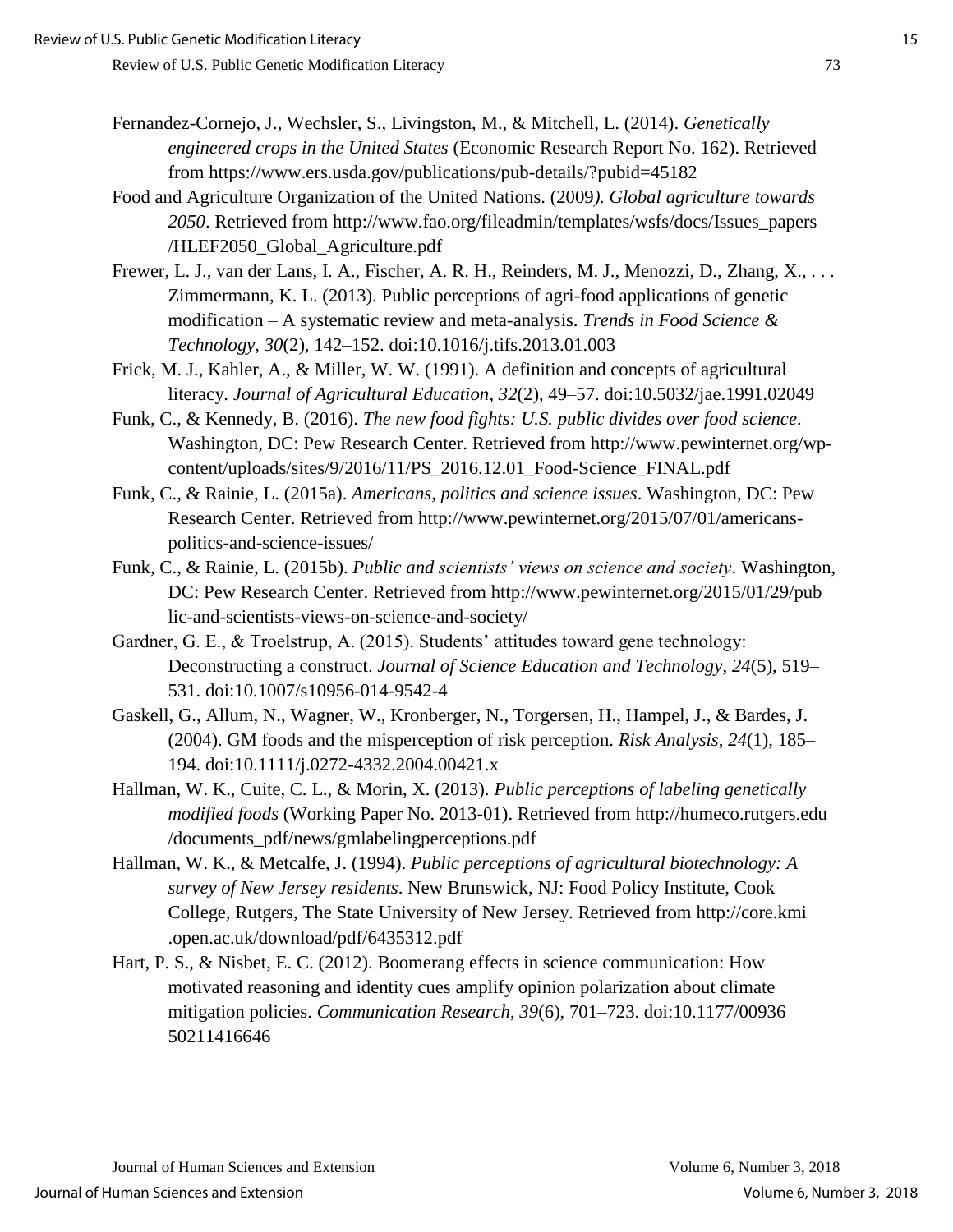- Jang, S. M. (2014). Seeking congruency or incongruency online? Examining selective exposure to four controversial science issues. *Science Communication*, *36*(2), 143–167. doi:10.1177/1075547013502733
- Kahan, D. M. (2008). *Cultural cognition as a conception of the cultural theory of risk* (SSRN Scholarly Paper No. ID 1123807). Retrieved from http://papers.ssrn.com/abstract=1123 807
- Kahan, D. M. (2013, November 5). *We aren't polarized on GM foods -- no matter what the result in Washington state* [Blog post]. Retrieved from http://www.culturalcognition.net /blog/2013/11/5/we-arent-polarized-on-gm-foods-no-matter-what-the-result-in.html
- Kahan, D. M. (2014). *"Ordinary science intelligence": A science comprehension measure for use in the study of science communication, with notes on "belief in" evolution and climate change* (SSRN Scholarly Paper No. ID 2466715). Retrieved from http://papers .ssrn.com/abstract=2466715
- Kahan, D. M. (2015, July 2). *For the 10^6 time: GM foods is \*not\* polarizing issue in the U.S., plus an initial note on Pew's latest analysis of its "public-vs.-scientists" survey* [Blog post]. Retrieved from http://www.culturalcognition.net/blog/2015/7/2/for-the-106-timegm-foods-is-not-polarizing-issue-in-the-us.html
- Kahan, D. M., Wittlin, M., Peters, E., Slovic, P., Ouellette, L. L., Braman, D., & Mandel, G. N. (2011). *The tragedy of the risk-perception commons: Culture conflict, rationality conflict, and climate change* (SSRN Scholarly Paper No. ID 1871503). Retrieved from http://papers.ssrn.com/abstract=1871503
- Krause, A., Meyers, C., Irlbeck, E., & Chambers, T. (2015). What side are you on? An examination of the persuasive message factors in Proposition 37 videos on YouTube. *Proceedings of the Annual National Research Conference* (pp. 122–138). The American Association for Agricultural Education, San Antonio, TX.
- Langer, G. (2006, January 7). *Poll: Skepticism of genetically modified foods*. Retrieved from http://abcnews.go.com/Technology/story?id=97567&page=1
- Lanie, A. D., Jayaratne, T. E., Sheldon, J. P., Kardia, S. L. R., Anderson, E. S., Feldbaum, M., & Petty, E. M. (2004). Exploring the public understanding of basic genetic concepts. *Journal of Genetic Counseling*, *13*(4), 305–320. doi:10.1023/B:JOGC.0000035524.6694 4.6d
- Lusk, J. L., Jamal, M., Kurlander, L., Roucan, M., & Taulman, L. (2005). A meta-analysis of genetically modified food valuation studies. *Journal of Agricultural and Resource Economics*, *30*(1), 28–44.
- McCallie, E. (2010). *Argumentation among publics and scientists: A study of dialogue events on socio-scientific issues* (doctoral dissertation). King's College London, University College London, London, England.
- McFadden, B. R., & Lusk, J. L. (2016). What consumers don't know about genetically modified food, and how that affects beliefs. *FASEB Journal*, *30*(9), 3091–3096. doi:10.1096/fj.20 1600598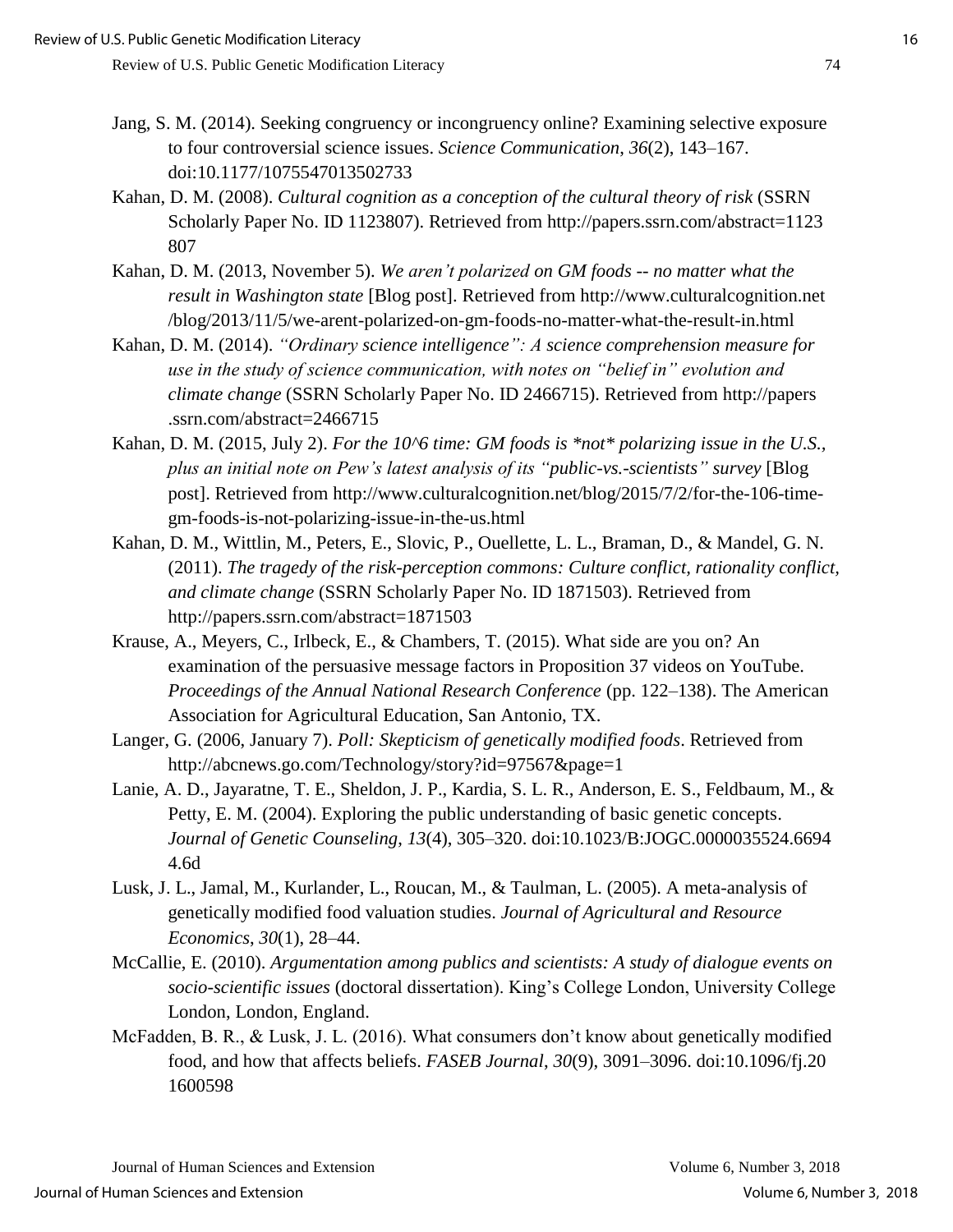- Miller, J. D. (1998). The measurement of civic scientific literacy. *Public Understanding of Science*, *7*(3), 203–223. doi:10.1088/0963-6625/7/3/001
- Miller, J. D. (2004). Public understanding of, and attitudes toward, scientific research: What we know and what we need to know. *Public Understanding of Science, 13*(3), 273–294. doi:10.1177/0963662504044908
- Miller, J. D. (2010). The conceptualization and measurement of civic scientific literacy for the twenty-first century. In J. Meinwald & J. G. Hildebrand (Eds.), *Science and the educated American: A core component of liberal education*. Cambridge, MA: American Academy of Arts and Sciences. Retrieved from http://www.amacad.org/pdfs/slacweb.pdf
- Napier, T. L., Tucker, M., Henry, C., & Whaley, S. R. (2004). Consumer attitudes toward GMOs: The Ohio experience. *Journal of Food Science*, *69*(3), CRH69-CRH76. doi:10.1111/j.1365-2621.2004.tb13344.x
- National Science Board. (2014). *Science and engineering indicators 2014* (No. NSB 14-01). Retrieved from https://www.nsf.gov/statistics/seind14/content/etc/nsb1401.pdf
- Nicolia, A., Manzo, A., Veronesi, F., & Rosellini, D. (2014). An overview of the last 10 years of genetically engineered crop safety research. *Critical Reviews in Biotechnology*, *34*(1), 77–88. doi:10.3109/07388551.2013.823595
- Nielsen, J. (2015, September 21). *Genome ambassadors: Promoting public understanding of genomics*. Retrieved from http://www.informalscience.org/news-views/genomeambassadors-promoting-public-understanding-genomics
- Roberts, T. G., Harder, A., & Brashears, M. T. (Eds.). (2016). *American Association for Agricultural Education national research agenda: 2016-2020*. Gainesville, FL: Department of Agricultural Education and Communication. Retrieved from http://aaaeonline.org/resources/Documents/AAAE\_National\_Research\_Agenda\_2016202 0.pdf
- Rogers, E. M. (2003). *Diffusion of innovations* (5<sup>th</sup> ed.). New York, NY: Free Press.
- Roos, J. M. (2014). Measuring science or religion? A measurement analysis of the National Science Foundation sponsored science literacy scale 2006–2010. *Public Understanding of Science, 23*(7), 797–813. doi:10.1177/0963662512464318
- Ruth, T., Gay, K., Rumble, J. N., & Rodriguez, M. T. (2015). Influences on undergraduate students' opinions toward genetically modified food. *Proceedings of the Annual National Research Conference* (pp. 88–105). The American Association for Agricultural Education, San Antonio, TX.
- Shen, B. S. P. (1975). Science literacy and the public understanding of science. In *Communication of scientific information* (pp. 44–52). Basel, Switzerland: Karger.
- Smith, J. M. (2012, September 19). GMO researchers attacked, evidence denied, and a population at risk. *Global Research*. Retrieved from https://www.globalresearch.ca/gmoresearchers-attacked-evidence-denied-and-a-population-at-risk/5305324